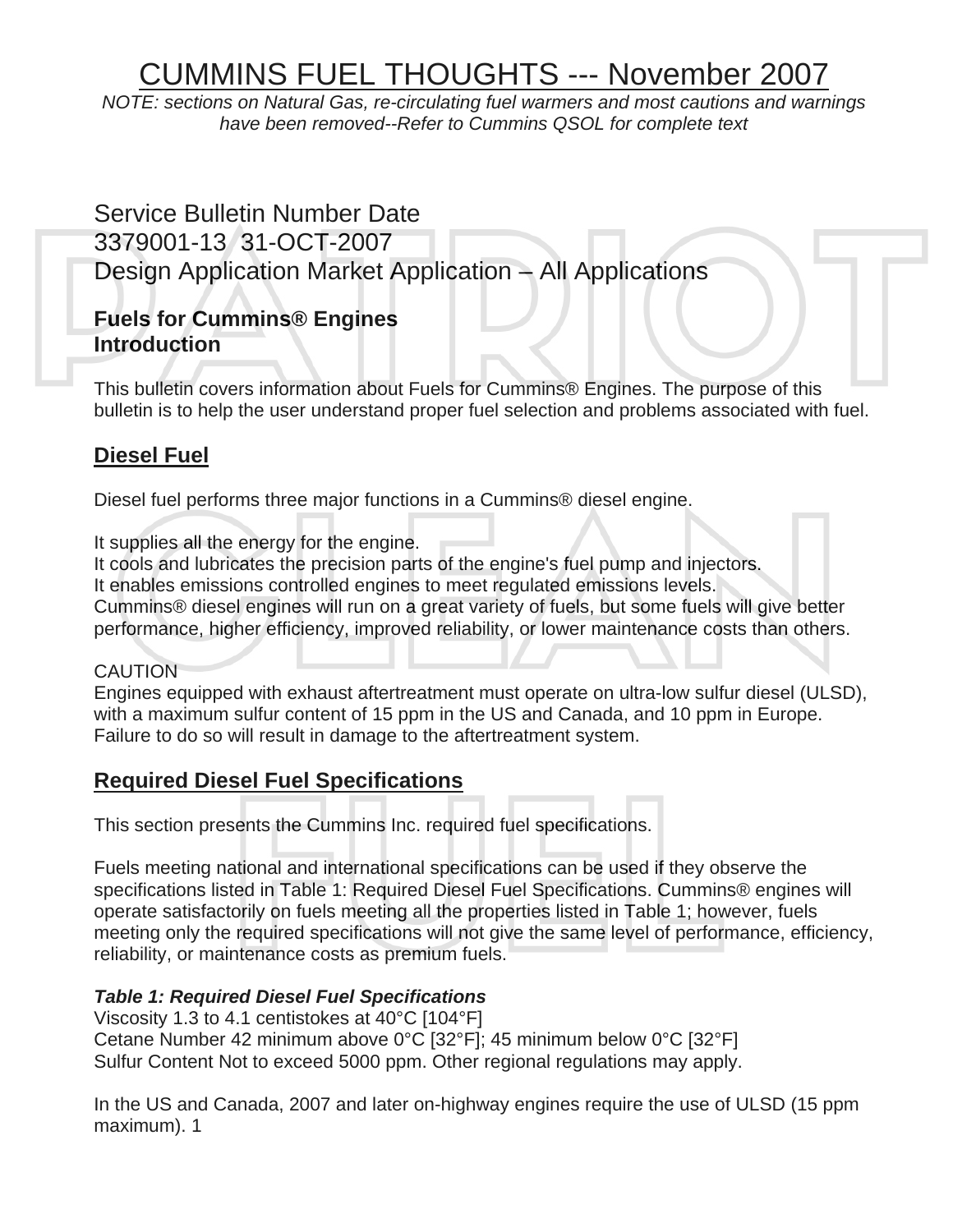Active Sulfur Copper Strip Corrosion not to exceed Number 3 rating after 3 hours at 50°C  $[122^{\circ}F]$ 

Water Sediment Not to exceed 0.05 volume-percent

Carbon Residue Not to exceed 0.35 mass-percent on 10 volume-percent residuum Density 0.816 to 0.876 grams per cubic centimeter (g/cc) at 15°C [59°F]

Cloud Point 6°C [10°F] below lowest ambient temperature at which the fuel is expected to operate

Ash Not to exceed 0.02 mass-percent 2

Distillation The distillation curve must be smooth and continuous

Lubricity HFRR 0.52 mm maximum: Wear Scar Diameter (WSD) at 60°C [140°F] HFRR

Regional, national, or international regulations can require a lower sulfur content than 5000 ppm. Consult all applicable regulations before selecting a fuel for a given engine application. Fuel with sulfur higher than 5000 ppm is not allowed without Cummins Inc. prior approval. Fuel system corrosion, heightened emissions, and reduced oil drain intervals are just some of the possible adverse effects of fuels with very high sulfur. Fuel must meet proper flash point requirements to satisfy local safety regulations.

For vehicles equipped with exhaust aftertreatment, there shall be no detectable ash in the fuel. Diesel Fuel Properties

# **Viscosity**

General Description - Proper viscosity provides adequate pumping and lubricating characteristics to fuel system components.

Test Method - ASTM D445, ISO 3104

# **Cetane Numbe**r

General Description - Cetane number is a measure of the starting and warm-up characteristics of a fuel. In cold weather or in service with prolonged low loads, a higher cetane number is desirable.

Test Method - ASTM D613, ISO 5165

Fuel with a cetane number greater than 55 can cause increased torque peak smoke. Reference ASTM D613, ISO 5165.

# **Sulfur Content**

General Description - Diesel fuels contain varying amounts of various sulfur compounds. Fuel sulfur contributes to acid formation and exhaust particulates. Reduced sulfur is required to meet particulate emissions and to avoid poisoning aftertreatment devices. Higher sulfur fuel also needs higher total base number (TBN) lubricants to compensate for acid corrosion. Test Method - ASTM D2622, ISO 4260

NOTE: Catalyst failures caused by the use of fuels with higher than recommended sulfur levels are not warrantable. High sulfur fuel will also shorten the life of certain components in the exhaust system, including the oxidation catalyst.

Active Sulfur

General Description - Some sulfur compounds in fuel are actively corrosive.

Test Method - ASTM D130, ISO 2160

Water and Sediment

General Description - The amount of water and solid debris in the fuel is generally classified as water and sediment. It is good practice to filter fuel while it is being put into the fuel tank. More water vapor condenses in partially filled tanks due to tank breathing caused by temperature changes. Filter elements, fuel screens in the fuel pump, and fuel inlet connections on injectors must be cleaned or replaced whenever they become dirty. These screens and filters, in performing their intended function, become clogged when using a poor or dirty fuel and will need to be changed more often.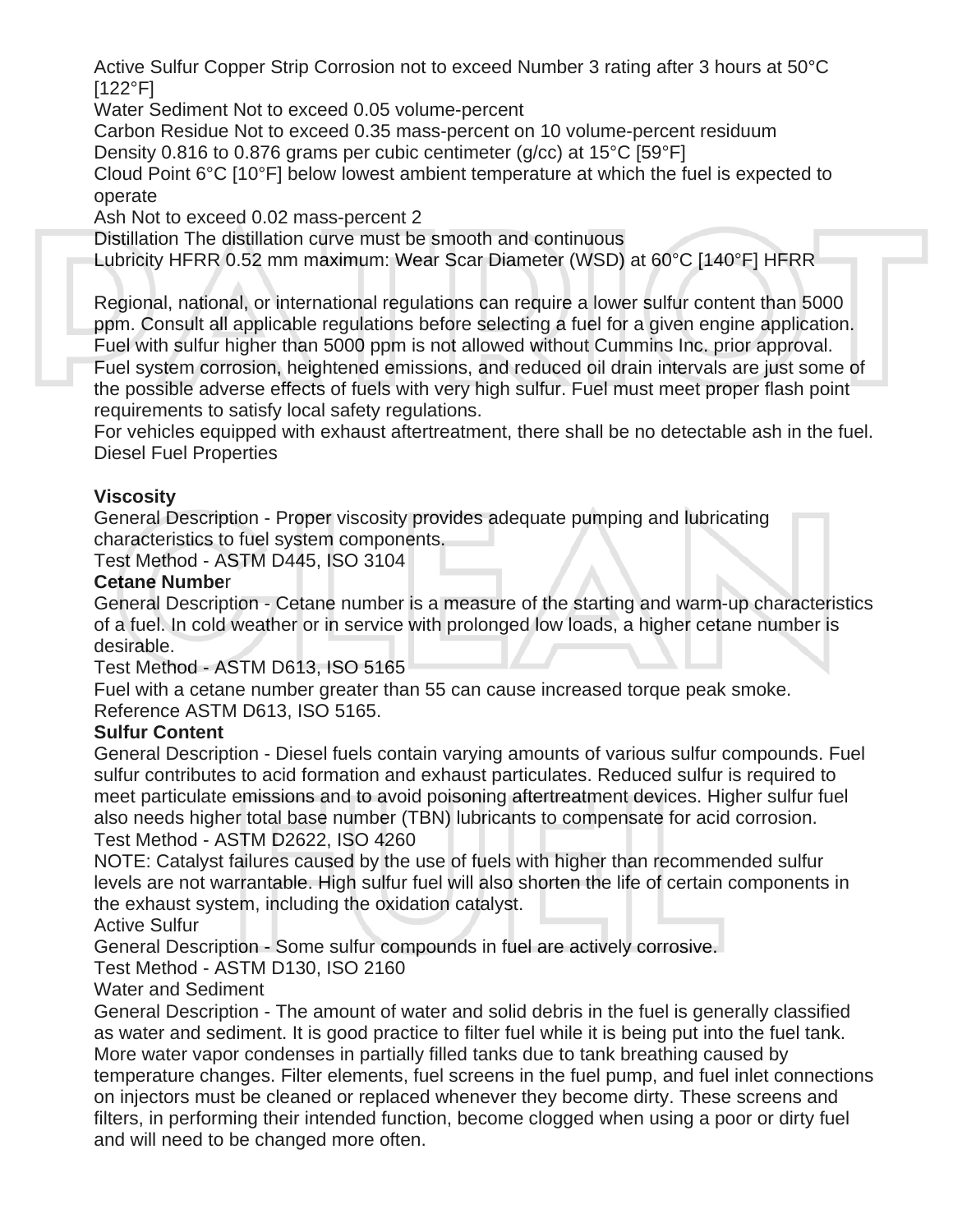### Test Method - ASTM DI796

#### **Carbon Residue**

General Description - The tendency of a diesel fuel to form carbon deposits in an engine can be estimated by determining the Ramsbottom or Conradson carbon residue of the fuel after 90 percent of the fuel has been evaporated.

Test Method - ASTM D524, ASTM D189, ISO 10370

# **Density**

General Description - Density is an indication of the energy content of the fuel. Higher density indicates more thermal energy and better fuel economy.

Test Method - ASTM D287, D4052, ISO 3675

# **Cloud Point**

General Description - The cloud point of the fuel is the temperature at which crystals of paraffin wax first appear. Crystals can be detected by the cloudiness of the fuel. Test Method - ASTM D97, ISO 3015

# **Cold Filter Plugging Poin**t

General Description - The cold filter plugging point of the fuel is the lowest temperature at which fuel can still flow through a 45 micron wire mesh. This test method can be directly related to a fuel's tendency to plug fuel filters at reduced temperatures, due to the formation of paraffin wax crystals.

Test Method - ASTM D6371

# **Ash**

General Description - The small amount of noncombustible metallic material commonly found in almost all petroleum products is called ash.

Test Method - ASTM D482, ISO 6245

# **Distillation**

General Description - At least 90 percent of the fuel must evaporate at less than 360°C [680°F]. All of the fuel must evaporate at less than 385°C [725°F].

Test Method - ASTM D86, ISO 3405

# **Lubricity** (ball on cylinder evaluator) BOCLE

General Description - Lubricity is the ability of a liquid to provide hydrodynamic and boundary lubrication to prevent wear between moving parts. Fuel with lower sulfur and viscosity tends to have lower lubricity. It can be measured by either one of two procedures.

Test Method: ASTM D6078, Scuffing Load Ball On Cylinder Evaluator (SLBOCLE), or ASTM D6079, ISO 12156, High Frequency Reciprocating Rig (HFRR)

# **Ultra-Low Sulfur Diesel**

Ultra-low sulfur diesel (ULSD) fuel is defined as diesel fuel not exceeding 0.0015 mass percent (15 ppm) sulfur content. The following Cummins® engines are required to operate on ULSD.

2007 and later on-highway engines in the United States and Canada equipped with exhaust aftertreatment devices.

Engines operating where regional, national, or international regulations require the use of ULSD in diesel engines.

The use of ULSD is essential for lowering exhaust emissions, protecting the environment, and for proper functionality of modern exhaust aftertreatment devices. The low sulfur content does slightly change some of the fuel properties. However, transitioning from low sulfur diesel (LSD), which can contain up to 500 ppm sulfur, to ULSD can go smoothly if, a few precautions are taken, such as: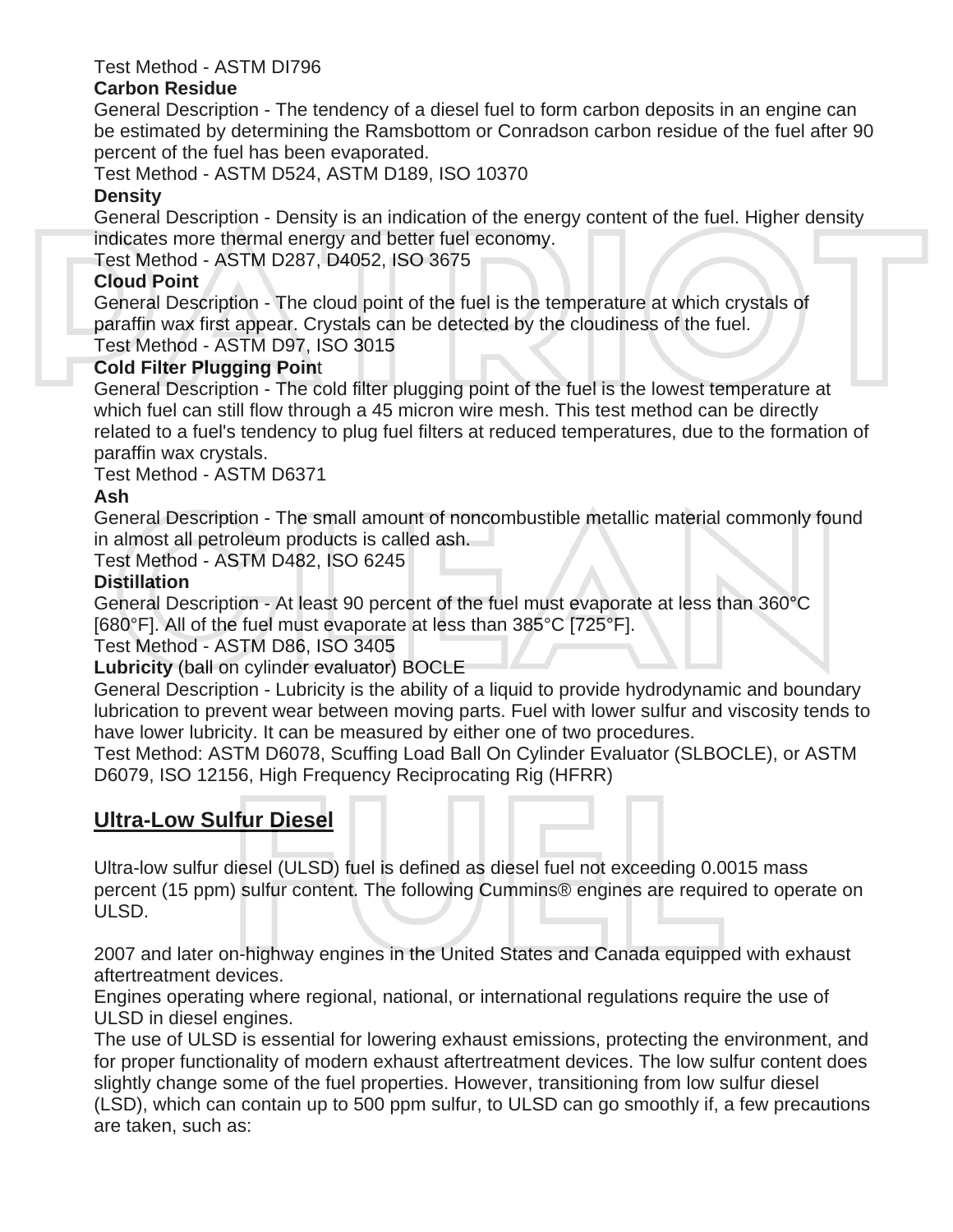Properly label all fuel tanks and delivery pumps.

Be sure the fuel lubricity meets the Cummins® Required Diesel Fuel Specifications outlined in Table 1 of this bulletin.

ULSD has lower lubricity than LSD, so lubricity additives need to be added by the fuel supplier to prevent fuel system damage. More information on fuel additives can be found in the "Additives" section of this service bulletin.

Be sure that fuel tanks are completely empty before transitioning from LSD to ULSD, and consider tank cleaning.

It takes only a small amount of LSD blended with ULSD to bring the fuel sulfur content above 15 ppm.

Consider using a stability additive for fuel in bulk storage.

ULSD is more prone to oxidation than LSD. Consult your fuel supplier to determine if an additive is needed to maintain fuel quality in storage tanks.

Closely monitor fuel system for leaks, especially when first transitioning to ULSD, and correct them immediately.

ULSD reacts differently than LSD with certain seal and gasket compounds commonly found in fuel systems, which means that leaks are more likely to occur, especially in older engines which were designed to run on LSD.

# **Contingency Diesel Fuel Specifications**

This section presents the specifications for fuels which are only to be used when fuel meeting the required specifications is not available. In the case that fuels meeting the Required Specifications in Table 1 are not available, Cummins Inc. has prepared contingency specifications to aid the user in choosing the most acceptable contingency fuel.

# **CAUTION**

Fuels outside the recommended fuel specifications, but within the contingency specifications, are only meant to be used for short periods of time when no other fuels are available. Use of contingency fuels can have an adverse effect on engine performance and durability. Cummins® assumes no warranty responsibility for repairs or increased costs of operation resulting from the use of fuels that do not conform to the specifications listed in Table 1.

# **Guidelines for the Use of Contingency Fuels**

A calibration change of the fuel pump or injectors is not recommended when changing to a contingency fuel that meets all the specifications shown in the Contingency Diesel Fuel Specifications, although changing to a contingency fuel can cause a slight power loss and can result in higher than normal wear of certain components. See the sections in this bulletin on Power Loss and Component Wear and Durability for additional information.

Although it is not anticipated that smoke levels will increase when fuels meeting the contingency fuel specifications are used for short periods of time, the user must make sure that the use of such fuels does not result in a smoke level which exceeds legal limits applied to the owner or operator. Continued use of fuels meeting the contingency fuel specifications can result in increased smoke levels.

Some jet fuel lubricities can be too low to provide the necessary lubrication for the fuel system components. If (based on the fuel supplier's specifications) a fuel does not have the minimum lubricity listed for contingency fuels in Contingency Diesel Fuel Specifications, a fuel additive must be added to the fuel to increase the lubricity and specially enhanced fuel system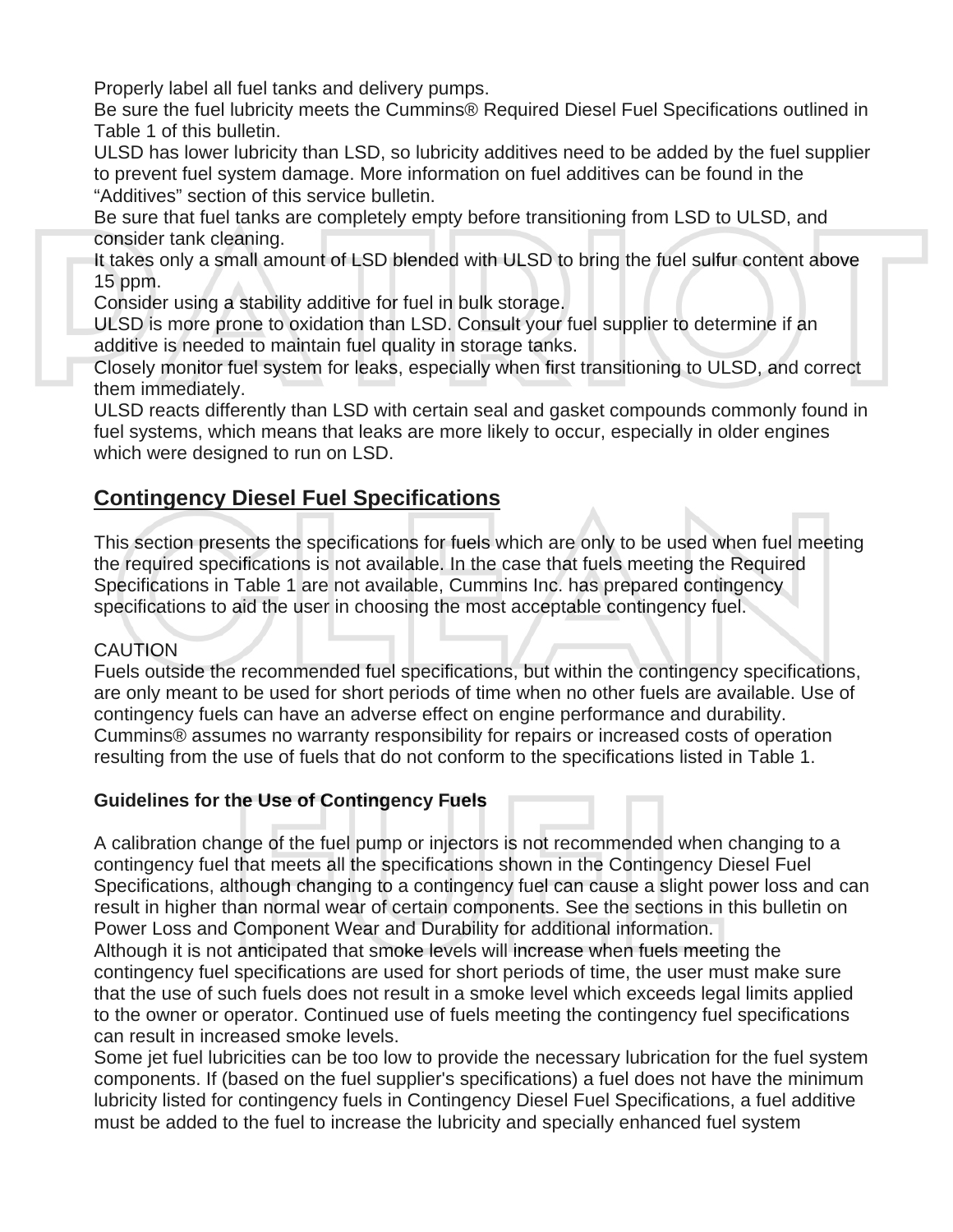components must be used. Go to the section in this bulletin on fuel additives. Consult Cummins Inc. for available hardware options.

# \WARNING

Some contingency fuels, such as jet fuels and kerosene, are much more flammable than normal diesel fuel. Use extreme care to keep cigarettes, flames, pilot lights, sparks, arcing equipment and switches, and other sources of ignition away and out of areas sharing ventilation.

Additional maintenance can be required when using contingency fuels. Those using contingency fuels must consult with their fuel supplier to determine any problems which can result from using fuels meeting Contingency Diesel Fuel Specifications. If there is still a question, data on the fuel's physical properties must be submitted to the Cummins® Service Engineering Department for review before use in Cummins® engines.

# *Table 2: Contingency Diesel Fuel Specifications 1*

Viscosity 1.3 to 13.1 centistokes at 40°C [104°F]

Cetane Number 35 minimum above 0°C [32°F]; 40 minimum below 0°C [32°F]

Sulfur Content Less than 2.0 mass-percent (20,000 ppm). Catalyst equipped engines will not be able to use high sulfur fuel, even for a short period of time, without permanent damage to the catalyst.

Active Sulfur Copper Strip Corrosion not to exceed Number 2 rating after 3 hours at 50°C  $[122^{\circ}F]$ 

Water and Sediment Not to exceed 0.5 volume-percent

Carbon Residue Not to exceed 5.0 mass-percent on 10 volume-percent residuum Density 0.750 to 0.965 g/cc at 15°C

Cloud Point 6°C [10°F] below lowest ambient temperature at which the fuel is expected to operate

Ash Not to exceed 0.05 mass-percent

Distillation 90 volume-percent at 395°C [743°F]

Lubricity (ball on cylinder evaluator) SLBOCLE Minimum of 2300 grams SLBOCLE, maximum of 0.6 mm Wear Scar Diameter WSD at 60°C [140°F] HFRR

Vanadium 5 ppm, maximum

Aluminum 1 ppm, maximum

Silicon 1 ppm, maximum

Sodium 10 ppm, maximum

Reference test methods in Diesel Fuel Properties Effects of Contingency Diesel Fuels on Engine Operation

Viscosity

Low viscosity causes rapid wear of fuel pump and injectors. High viscosity causes hard starting, white smoke when cold, injector cup cracking, and injector train failures. Governor wear on rotary fuel pumps can cause loss of regulation.

Cetane Number

A cetane number below 42 can cause poor starting, excessive white smoke, and poor idling. A cetane number above 55 can increase smoke at peak torque conditions. Sulfur Content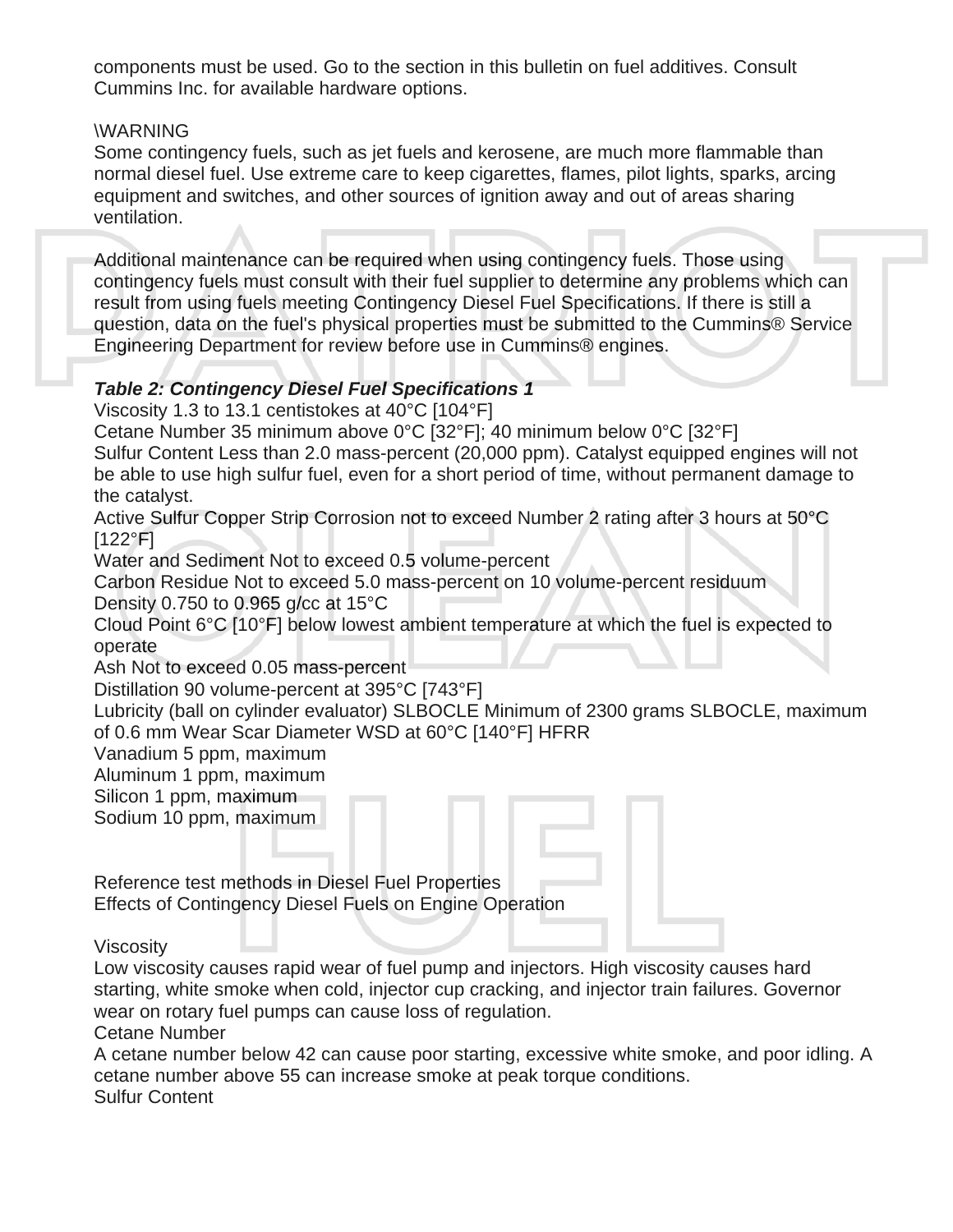High sulfur content increases wear in injectors, piston rings, and bearings. Use of fuels with sulfur content above 5000 ppm requires the use of higher total base number (TBN) lubricants (TBN greater than 10) and shorter oil drain intervals. **CAUTION** 

Catalyst failures caused by the use of fuels with higher than recommended sulfur levels are not warrantable. High sulfur fuel will also shorten the life of certain components in the exhaust system, including the oxidation catalyst.

Active Sulfur

Excessive active sulfur increases the corrosive attack on the fuel pump, injectors, and other fuel system components.

Water and Sediment

Contaminated fuels reduce filter life, fuel system life, and cause on-road failures. Carbon Residue

High carbon residue causes increased combustion chamber carbon deposits, more exhaust smoke, and higher soot contamination of the lubricating oil.

**Density** 

Lighter fuels contain less thermal energy per gallon and result in somewhat lower fuel economy. A fuel with a density of 0.876 g/cc contains about 3.5 percent more energy per gallon than a fuel with a density of 0.815 g/cc.

Cloud Point

Operating below the cloud point temperature can cause the fuel filter to clog with wax crystals, restrict fuel flow, and cause loss of power. It is suggested that if fuels with cloud points above the expected ambient temperatures are purchased, the consumer must consult the fuel supplier and Cummins Inc. concerning fuel handling techniques. For more information, go to Common Issues With Winter Fuel.

Pour Point

Operating near or below the pour point will cause start-up issues. It is doubtful that most fuel pumps can operate at the pour point. In fact, it is recommended that systems be operated at 5.5°C to 8°C [10°F to 15°F] above the pour point of a fuel.

Cold Filter Plugging Point

Operating below the cold filter plugging point temperature will cause the fuel filter to clog with wax crystals, restrict fuel flow, and cause loss of power. If is suggested that if fuels with cold filter plugging points above the expected ambient temperatures are purchased, the consumer must consult the fuel supplier and Cummins Inc. concerning fuel handling techniques. For more information, go to Common Issues with Winter Fuel.

Ash

High ash content causes deposits of noncombustible metallic material in the combustion chamber and on the exhaust valves.

Distillation, Maximum

Fuels with high distillation temperature can leave gummy deposits in the fuel system and result in poor fuel combustion.

**Lubricity** 

Fuels with low lubricity can cause increased wear or seizure of fuel system components. Vanadium

Fuels with high vanadium content can cause valve burning.

Aluminum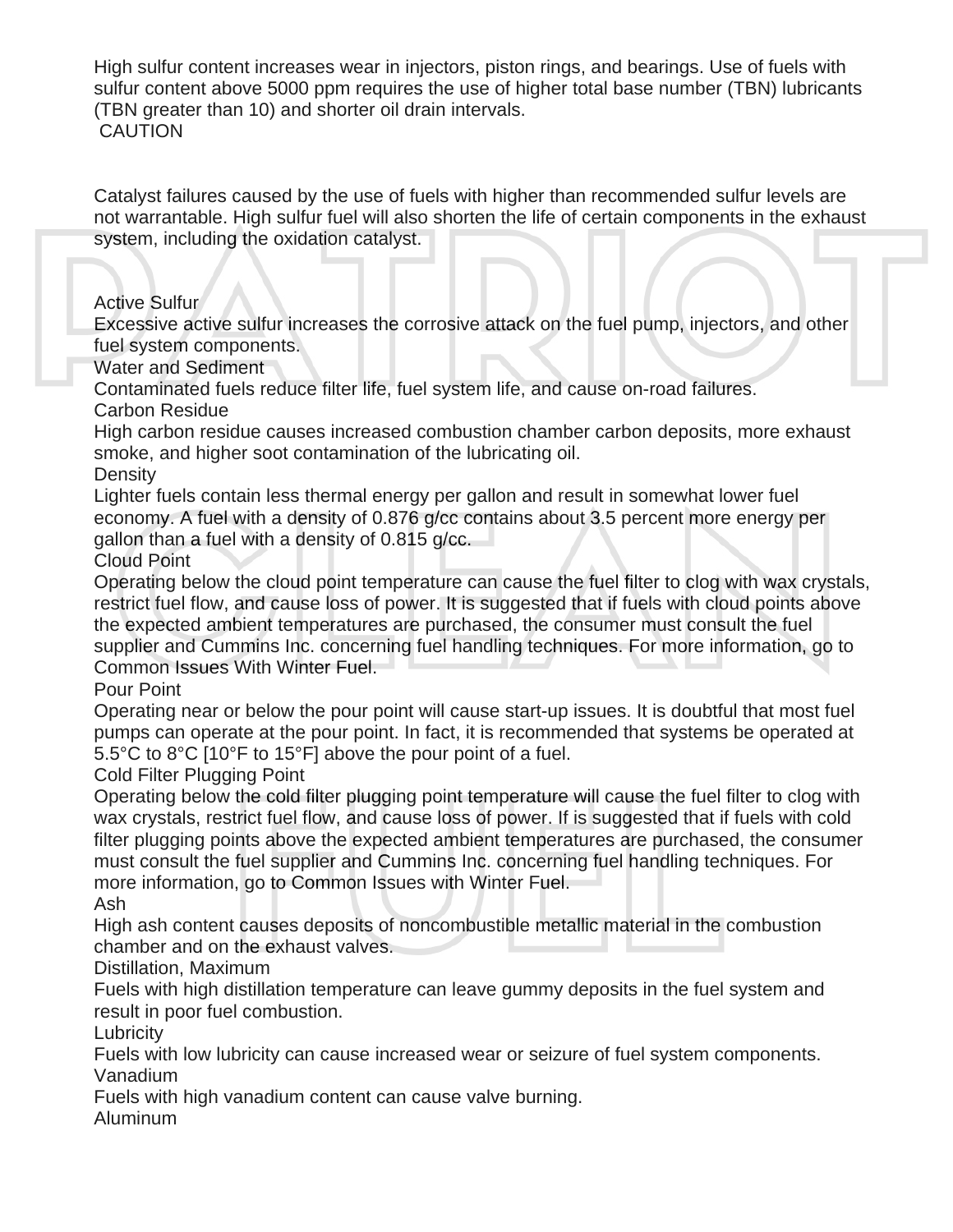Fuels with high levels of aluminum can cause premature ring and liner wear, which can lead to excessive oil consumption.

**Silicon** 

Fuels with high levels of silicon can cause premature ring and liner wear, which can lead to excessive oil consumption.

Sodium

Fuels with high levels of sodium can cause premature ring and liner wear, which can lead to excessive oil consumption. Sodium can combine with vanadium, if present, and catalyze, causing valve burning.

#### Zinc

Fuels with high levels of zinc can cause injector spray hole carboning. Do not use galvanized pipe or fittings in the fuel system plumbing. Diesel fuel will leach zinc galvanized material. Marine Distillate Oils

Cummins Inc. requires that diesel fuel meeting the specifications in Table 1 of this service bulletin be used in Cummins® Marine engines. However, the possibility exists that fuel of this quality may not be readily available in certain marine markets. The International Standards Organization (ISO) has defined specifications for fuels called Marine Distillate Oils (MDO's), including distillate fuels in category ISO-F. This category consists of four distinct fuels; DMX, DMA, DMB, and DMC. The characteristics of these fuels are presented in Table 3.

Cummins Inc. **does not recommend the use of fuels meeting the specifications in Table** 

**3**, because some characteristics of these fuels do not meet the required diesel fuel specifications in Table 1. However, DMX, DMA, and DMB do meet the contingency fuels specifications listed in Table 2 and can be used as such. Additionally in some areas (such as the European Union Territory) the sulfur content has been limited to 0.2 mass percent (2000 ppm) or less for all category ISO-F fuels. Therefore, some low sulfur DMX and DMA fuels may meet the required diesel fuel specifications and would be acceptable for use in Cummins® Marine engines. Low sulfur marine fuel is not available in all markets. It is the user's responsibility to select the correct fuel.

Warranty and the use of Marine Distillate Oils in Cummins® Engines

Cummins Inc. engine warranty covers failures that are a result of defects in material or factory workmanship. Engine damage, service issues, and/or performance issues determined by Cummins Inc. to be caused by the use of MDO fuel are not considered to be defects in material or workmanship, and are not covered under Cummins Inc. engine warranty.

# *Table 3: Marine Fuel Characteristics*

Characteristics Limit Category ISO-F Test Method Reference DMX DMA DMB DMC Appearance Visual - - - - - - Density at 15°C, kg/m 3 Maximum (1) 890 900 920 ISO 3675 or ISO 12185 Viscosity at 40°C, centistokes Minimum 1.40 1.50 - - - - - - ISO 3104 Maximum 5.50 6.00 11.0 14.0 ISO 3104 Flash Point, °C Minimum 43 60 60 60 ISO 2719 Pour Point (upper), °C (2) Winter quality Maximum - - - -6 0 0 ISO 3016 Summer quality Maximum - - - 0 6 6 ISO 3016 Cloud Point, °C Maximum -16 (4) - - - - - - - - - ISO 3015 Sulfur, mass % (3) Maximum 1.0 1.5 2.0 2.0 ISO 8754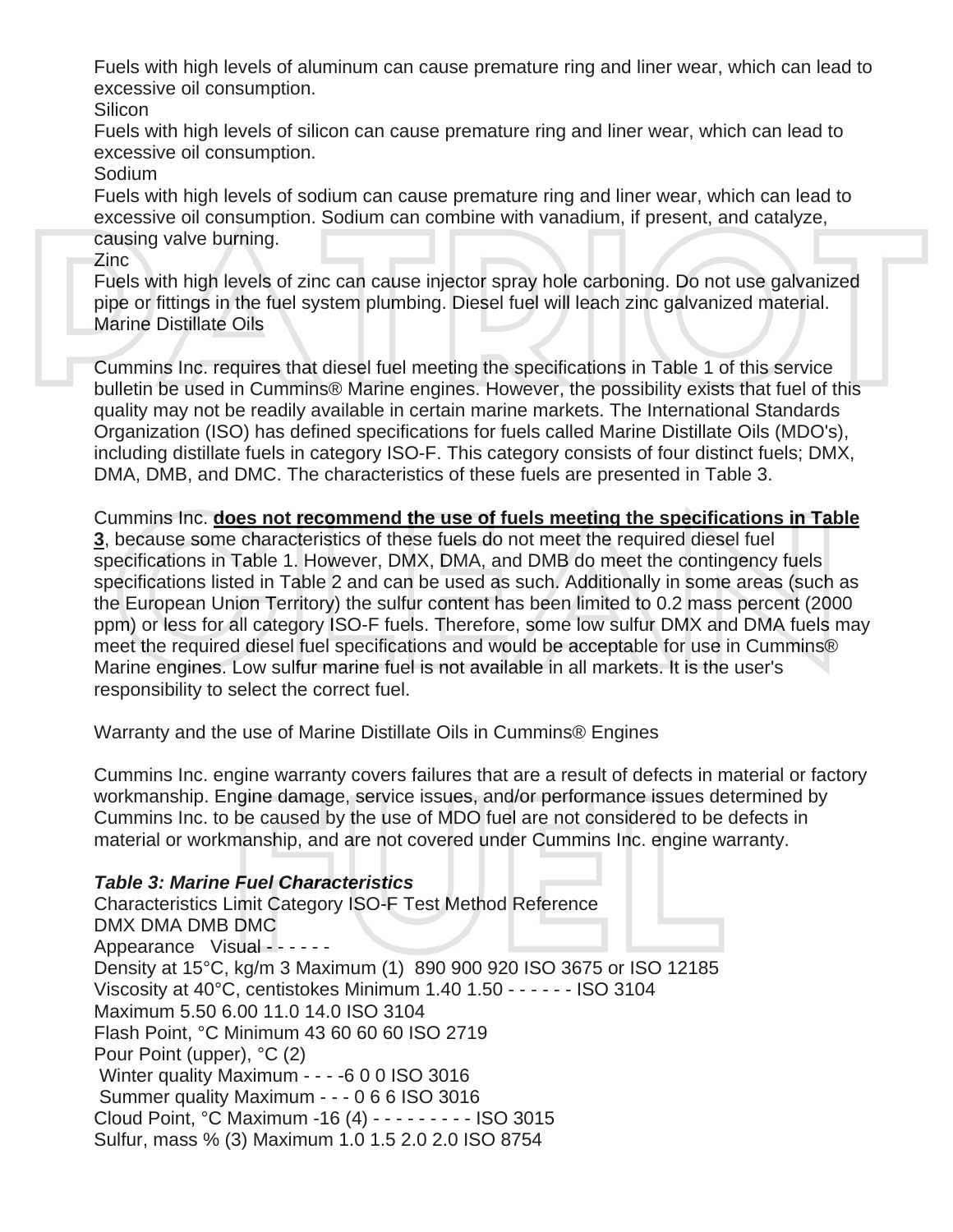Cetane Number Minimum 45 40 35 - - - ISO 5165 Carbon Residue (micro method), mass % 10% (volume) distillation, bottoms Maximum 0.30 0.30 - - - - - - ISO 10370 Carbon Residue (micro method), mass % Maximum - - - - - - 0.30 2.50 ISO 10370 Ash, mass % Maximum 0.01 0.01 0.01 0.05 ISO 6245 Sediment, mass % Maximum - - - - - - 0.07 - - - ISO 3735 Total Existent Sediment, mass % Maximum - - - - - - - - - 0.10 ISO 10307-1 Water, volume % Maximum - - - - - - 0.3 0.3 ISO 14597 Vanadium, mg/kg Maximum - - - - - - - - - 100 ISO 14597 Aluminum plus silicon, mg/kg Maximum - - - - - - - - - 25 ISO 10478 In some geographical areas, there may be a maximum density limit.

Purchasers recommended to make sure that this pour point is suitable for the equipment on board, especially if the vessel operates in both the northern and southern hemispheres.

1.0 mass percent  $= 10,000$  ppm.

This fuel is suitable for use without heating at ambient temperatures down to -15°C.

# **Power Loss**

This section gives guidelines on power loss to be expected when using recommended or contingency fuels, or fuels that are above normal temperature.

NOTE: The values given concerning power loss due to the use of contingency fuels are intended only to help estimate power loss. Power loss can vary greatly, depending on operating conditions, engine type, fuel system type, fuel composition, and other factors. These guidelines can not be used to precisely calculate engine power loss.

The use of contingency fuels can cause a decrease in the power output of the engine due to differences in fuel density and viscosity. In addition, changes in fuel temperature also affect engine power output, because temperature affects both viscosity and density.

#### **Density**

All engines will have a predictable variation in power output, depending on the density of the fuel used. Engines using fuels with a high density will produce more power than those using fuels with a lower density, because the thermal energy content of the fuel is higher. Since fuel is marketed by volume, lower density fuel carrying less thermal energy results in a proportional decrease in fuel economy or power output.

# **Viscosity**

In general, lower viscosity results in lower power, due to increased internal leakage in the fuel system. Also, lower viscosity fuels generally have lower thermal energy content. The effect viscosity has on power depends on the type of fuel system used.

#### **Temperature**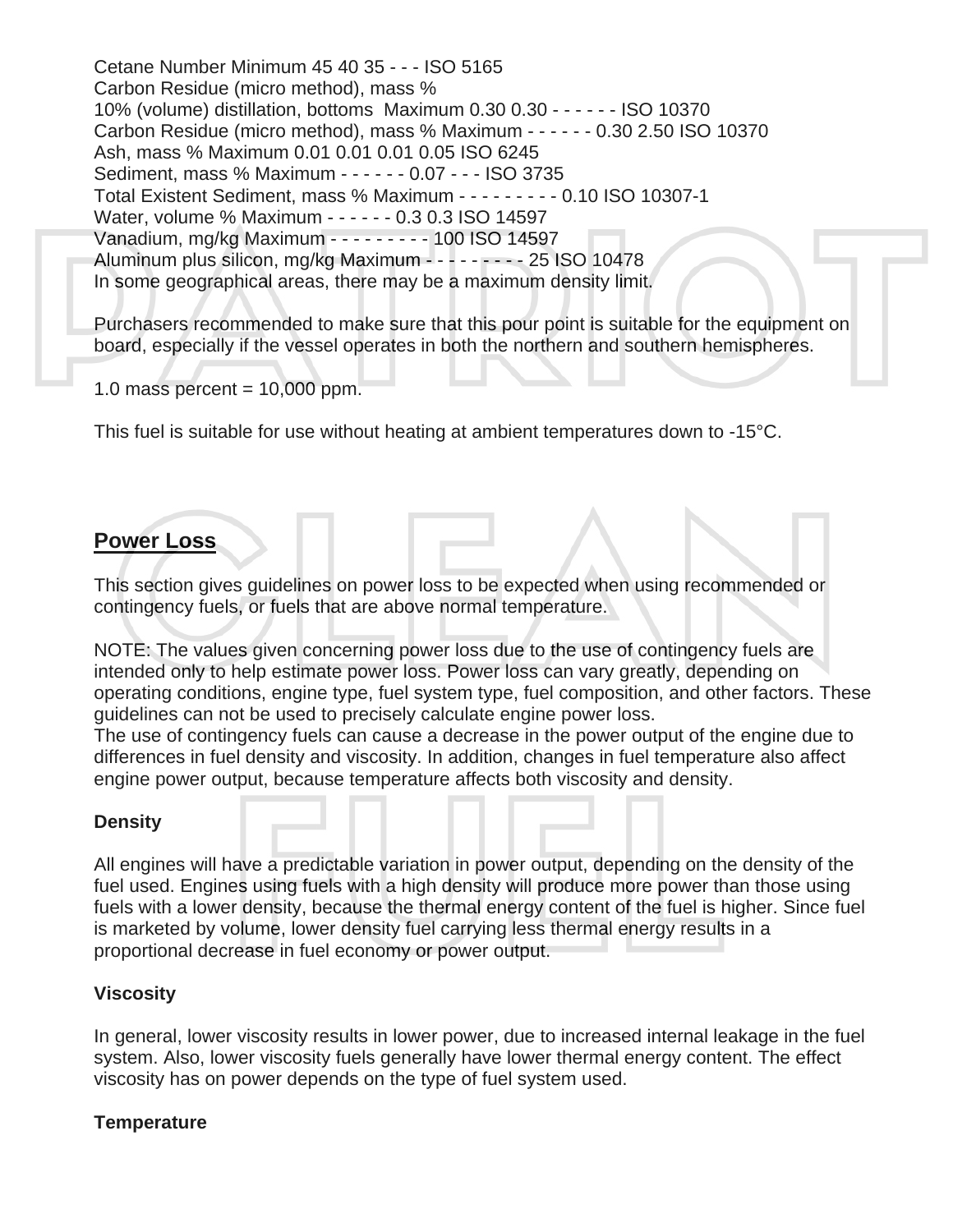Temperature causes changes in engine power because it affects both viscosity and density. An increase in fuel temperature will cause a decrease in viscosity, which will reduce power due to internal leakage in the fuel system, as described above. The maximum recommended fuel pump inlet temperature for Cummins® engines is 70°C [158°F].

An increase in fuel temperature will also cause a decrease in fuel density (increase in API gravity), which will reduce power due to lower energy content of the fuel. On Cummins® engines using the PT™, Quantum™, or HPI fuel systems, the power loss due to increasing temperature is less than that on engines using the in-line, distributor, or CELECT™ systems (less than 1 percent per 5°C [10°F]), due to the inherent viscosity compensating characteristics of these systems.

#### **Component Wear and Durability**

This section shows the effects of contingency fuels on wear and durability of fuel systems components.

The use of contingency fuels can affect the wear and durability of both fuel pump and injector components within the fuel system. Many of these fuels are low in viscosity and lubricity, as measured in the Ball On Cylinder Lubricity Evaluator (BOCLE) tests. Fuels with lubricity values below 2300 grams are considered to have poor lubricity and can cause failure of fuel system components. Other factors that affect wear and durability are sulfur, water, and sediment content. High sulfur content increases wear of the fuel system components. Abnormal quantities of water and sediment in the fuel will also cause excessive wear, as well as other engine problems.

# **Hot Restarts**

This section shows how contingency fuels affect the ability of the engine to restart while still hot.

On Cummins® engines which use a distributor type fuel system, the use of contingency fuels can cause difficulty restarting the engine while it is still hot. In addition, if excessive wear exists in the fuel pump, the same difficulty can occur even when using fuels within the range listed in the Required Diesel Fuel Specifications. The problem is caused by excessive leakage of fuel around the internal components of the fuel pump. Fuel leakage becomes excessive due to the high temperatures and low viscosity of the fuel. Excessive wear of the fuel pump components will make the problem worse. The leakage can become so great that the pump will not produce the fuel rate necessary to restart the engine. If this problem is encountered, it can be corrected by using fuel which meets the specifications in the Required Diesel Fuel Specifications section of this bulletin. If this does not correct the problem, repair or replacement of worn fuel pump components is necessary.

Alternate or contingency fuels can cause difficulty restarting a hot engine. The hot restart complaint can be caused by fuel burning prematurely during the first compression stroke. Lighter alternate or contingency fuels can enter the cylinder through an open injector caused by the thermal expansion that occurs during the heat soak after engine shutdown. The burning fuels increase the starting cylinder pressure and increase the amount of torque needed to start the engine. Lighter alternate or contingency fuels with lower flash points increase the probability of fuel entering and burning in the cylinder. This issue can, on occasion, occur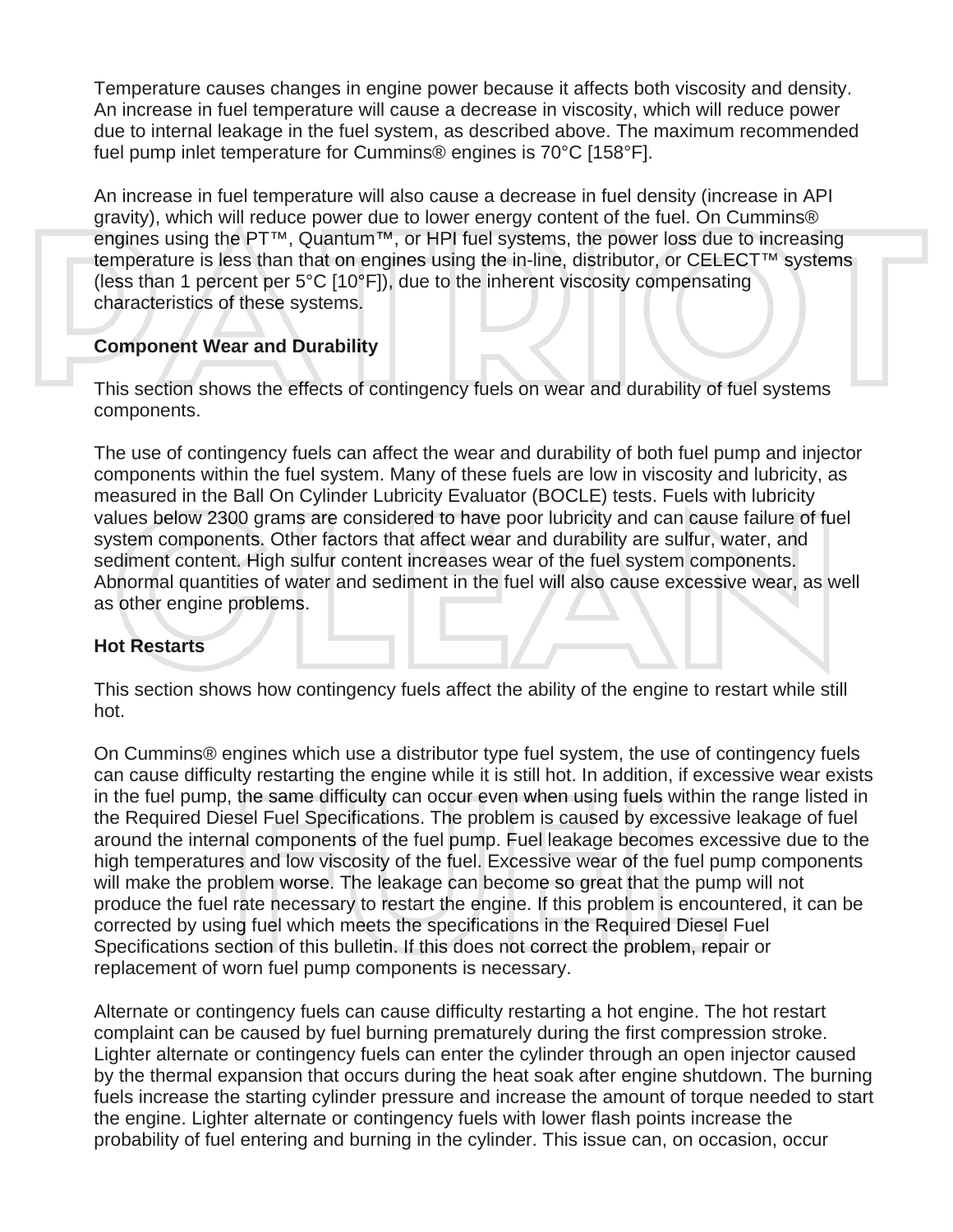when using fuels that meet the required properties listed in Table 1. Various Hot Restart kits (sometimes referred to as a Hot Start Knock kit) have been released by Cummins Inc. to address this issue.

If this complaint is encountered, it can be corrected by using fuels which meet the requirements in the Required Diesel Fuel Specifications section of this bulletin.

# **Fuel Blending**

This section presents the effects of blending fuels with used and new lube oil, other fuels, and with gasoline, gasohol, or alcohol. Biodiesel fuel blends are discussed in a separate section of this service bulletin.

There are two different types of fuel blending processes referred to in this section. The first is the blending of used engine lubricating oil to reduce fuel costs and to aid in disposing of used engine oil. This section also discusses the blending of fuel and engine oil in on-highway applications. The second is the blending of heavier fuels with lighter fuels to lower the wax content, cloud point, and pour point, and thus improve cold weather operation. In addition, the effects and hazards of mixing alcohol with diesel fuel are discussed.

#### **Blending Fuel and Lubricating Oil for On-Highway Applications**

#### **WARNING**

Some state and federal agencies have determined that used engine oil can be carcinogenic and can cause reproductive toxicity. Avoid inhalation of vapors, ingestion, and prolonged contact with used engine oil. If not reused, dispose of in accordance with local environmental regulations.

#### **CAUTION**

Never blend more than 5 percent used lubricating oil with the fuel. Do not blend other used oils with fuel, such as transmission fluid, gear case oil, and so forth. Additional oil blending restrictions are outlined in this section.

Used engine lubricating oil can be blended with fuel using the Cummins® Lube Oil Blender, Part Number 3376317 (110 volt, 60 Hz) or Part Number 3376362 (220 volt, 50 Hz). This process can be used to supplement the fuel supply as well as provide a means of disposing of used lubricating oil.

To blend used engine oil with fuel, follow the instructions provided with the Cummins® Lube Oil Blender.

#### **CAUTION**

Blending fuel with lubricating oil is not allowed for Cummins® Midrange and Heavy Duty engines equipped with exhaust aftertreatment. Oil blending on these engines will result in engine damage and possibly cause higher emission levels.

**Two rulings by the United States Environmental Protection Agency (EPA) affect the practice of blending lubricating oil with diesel fuel in the United States.** First, on September 10, 1992, the Office of Solid Waste of the United States Environmental Protection Agency determined that used lubricating oil was not classified as hazardous waste. In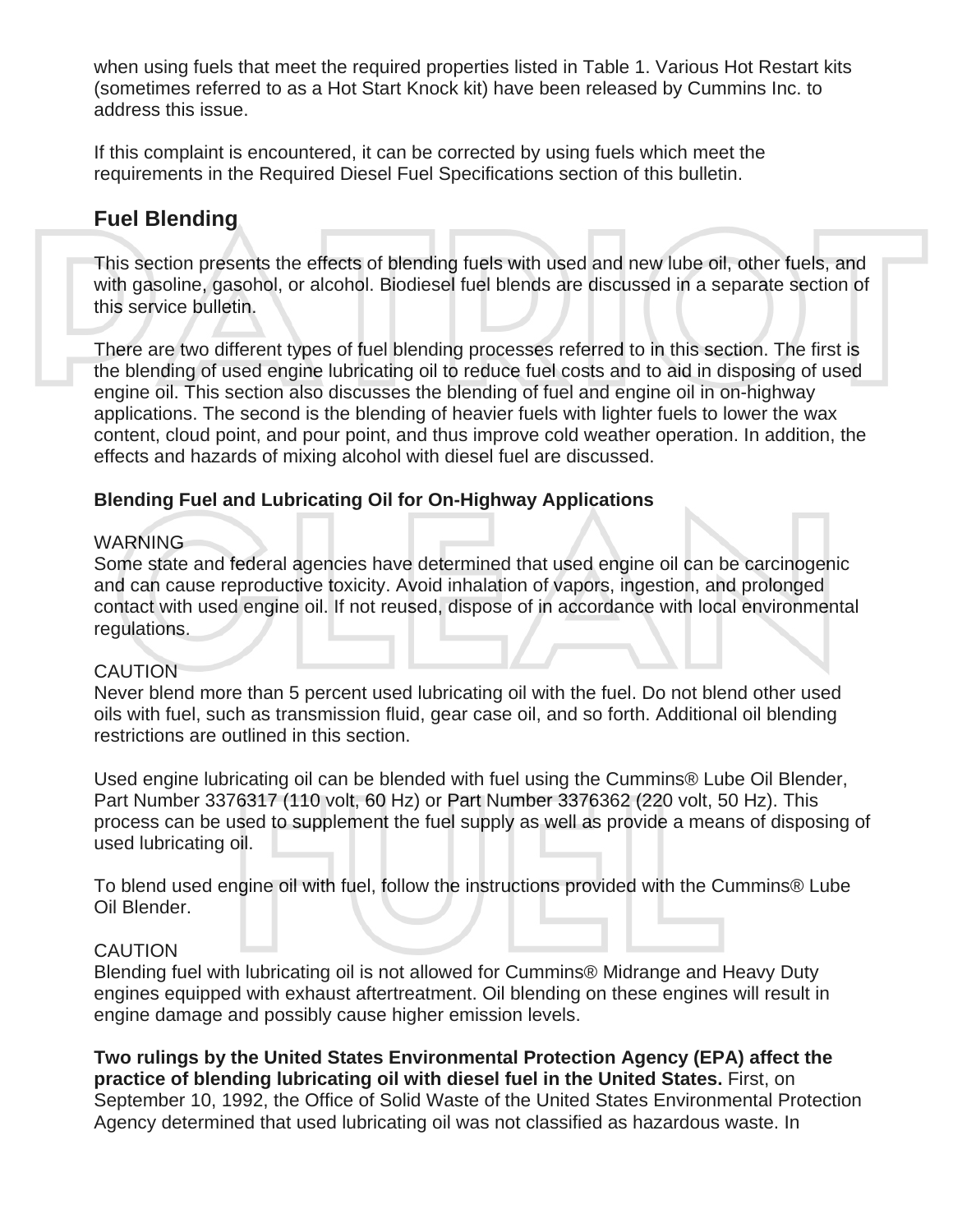addition, the blending of used lubricating oil with diesel fuel for burning in diesel powered vehicles was determined to be an acceptable method for disposing of used lubricating oil (57 Federal Register, R 41583, September 10, 1992). Second, beginning October 1, 1993, diesel fuel used in motor vehicles, as defined by the EPA, in on-highway applications must contain less than 0.055 percent sulfur by weight (Mandated in Section 211 of the 1990 Clean Air Amendments; 57 Federal Register, P. 19535, May 7,1992). Fuel blended with lubricating oil must also meet this specification.

# **Cummins Inc. provides the following guidelines for blending lubricating oil with fuel:**

Engines required to use ultra-low sulfur diesel fuel (15 ppm sulfur maximum) **are not allowed** to blend used lubricating oil with diesel.

Midrange and Heavy Duty engines (displacements up to 18L) **are not allowed** to blend used lubricating oil with diesel fuel if the engine is equipped with an exhaust aftertreatment device, such as an oxidation catalyst, diesel particulate filter, or SCR system.

High Horsepower engines (displacements of 18L or larger) equipped with high pressure common rail fuel systems **are allowed** to blend used lubricating oil with diesel fuel up to a maximum volume-concentration of 0.5 percent using the Centinel™ system, regardless of the presence of an exhaust aftertreatment system.

All other Cummins® engines which do not fall in to the above categories **are allowed** to blend used lubricating oil with diesel fuel up to a maximum volume-concentration of 5 percent.

The blending of new lubricating oil to raise viscosity is also permissible, and is subject to the same restrictions previously mentioned. This helps to increase the viscosity of lighter fuels to acceptable levels. However, if the blended fuel used in motor vehicles for on-highway applications (as defined by the EPA) exceeds the maximum sulfur content, United States federal law has been violated and penalties can be assessed. To be sure that blended fuel complies with the law, the following procedure must be followed. Both the diesel fuel and lubricating oil must have their sulfur content measured by a qualified laboratory using the testing method specified in ASTM D2622 (American Society of Testing and Materials Standard, or ISO 4260). Once the correct blend factor has been determined, multiply this by the volume of fuel to be blended. The result is the amount of this oil that can be blended with this fuel and remain within legal limits. Similar restrictions and processes must be followed worldwide where regional or national regulations can impose such sulfur limits.

As an example, consider 50,000 gallons of fuel with a sulfur content of 0.04 percent by weight and lubricating oil with a sulfur content of 0.5 percent by weight. Of this oil, 450 gallons can be blended with 50,000 gallons of this fuel and remain within legal limits for sulfur content in the United States. Margins must be allowed for measurement errors.

#### **Blending Fuel with Fuel**

Cummins Inc. recommends the use of a premium diesel fuel during winter (ambient conditions at -7°C [20°F] or below) operating conditions. Blended fuel must meet the requirements of Table 1. See the Additives section in this service bulletin.

In cold-weather operation, the most common method of preventing fuel waxing problems is to dilute heavier, higher wax content fuels such as diesel number 2 (D2) fuel with lighter, lower wax content fuels such as diesel number 1 (D1) or jet fuel. This reduces the concentration of wax, and thereby reduces both the cloud point and pour point. Blended fuels of this nature are more expensive to use both because they cost more and because they have a lower thermal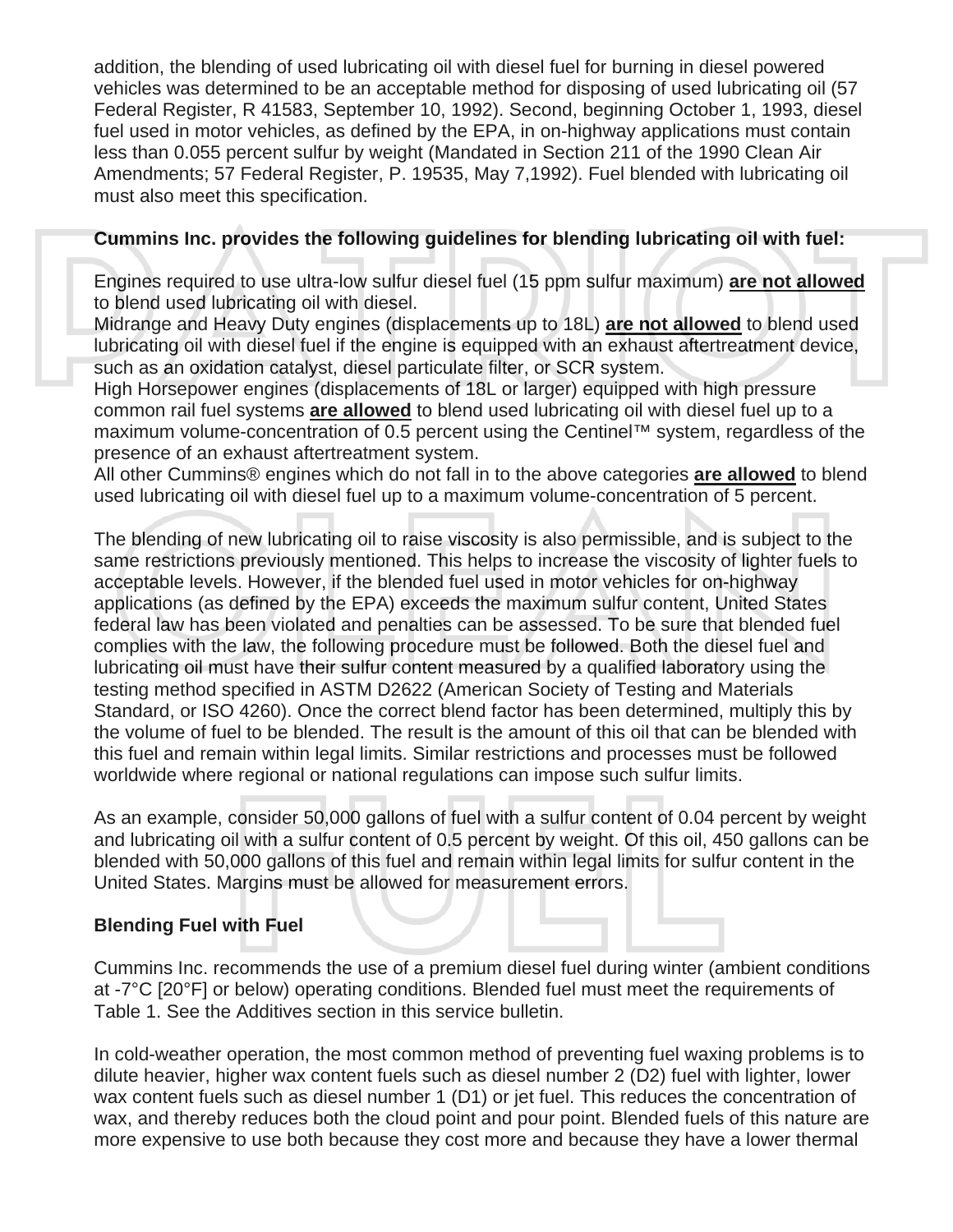energy content. A typical blended fuel contains 30 to 60 volume-percent light distillate fuel, usually yielding a 3 to 7°C [5.4 to 12.6°F] drop in cloud point, and a 5 to 11°C [9 to 20°F] drop in pour point. Lower wax content fuels must be added BEFORE wax forms to be effective.

### **Blending Fuel with Gasoline, Gasohol, and Alcohol**

#### WARNING

Do not mix gasoline, alcohol, or gasohol with diesel fuel. This mixture can cause an explosion.

#### WARNING

Under no circumstances must gasoline or alcohol be used to dilute diesel fuel. This practice creates an extreme fire hazard and under certain circumstances an explosive hazard. Gasoline dilution is not an effective way to lower cloud point (20 volume-percent gasoline only lowers cloud point 4°C [7°F] and it lowers the fuel viscosity, cetane number, and flash-point). Alcohol dilution will increase the cloud point.

Alcohol is considered a renewable energy source. Some suppliers integrate up to 15 percent alcohol in diesel fuel to form oxy-diesel or e-diesel. While the use of special additives addresses some of the problems with alcohol blending in diesel fuel, **Cummins Inc. recommends against** the use of such blends due to safety reasons. This kind of fuel is considered experimental and is not covered by warranty. Engine damage, service issues, or performance problems that occur due to the use of these products are not considered a defect in material or workmanship as supplied by Cummins Inc. and can not be compensated under the Cummins® warranty.

# **Additives**

This section gives information on the use of fuel additives in Cummins® engines, including water emulsifiers.

**Cummins Inc. neither approves nor disapproves of the use of any fuel additive, fuel extender, fuel system modification, or the use of any device not manufactured or sold by Cummins Inc. or its subsidiaries.** Engine damage, service issues, or performance problems that occur due to the use of these products are not considered a defect in material or workmanship as supplied by Cummins Inc. and can not be compensated under the Cummins® warranty.

# **Fuel Additives**

Cummins Inc. engines are designed, developed, rated, and built to operate on commercially available diesel fuel as listed in the Required Diesel Fuel Specifications; therefore, it is not our policy to recommend fuel additives.

In certain situations, when available fuels are of poor quality or problems exist which are peculiar to certain operations, additives can be used. However, Cummins Inc. recommends consultation with the fuel supplier or the Cummins® Service Engineering Department prior to the use of fuel additives.

Among the situations where additives can prove useful are the following: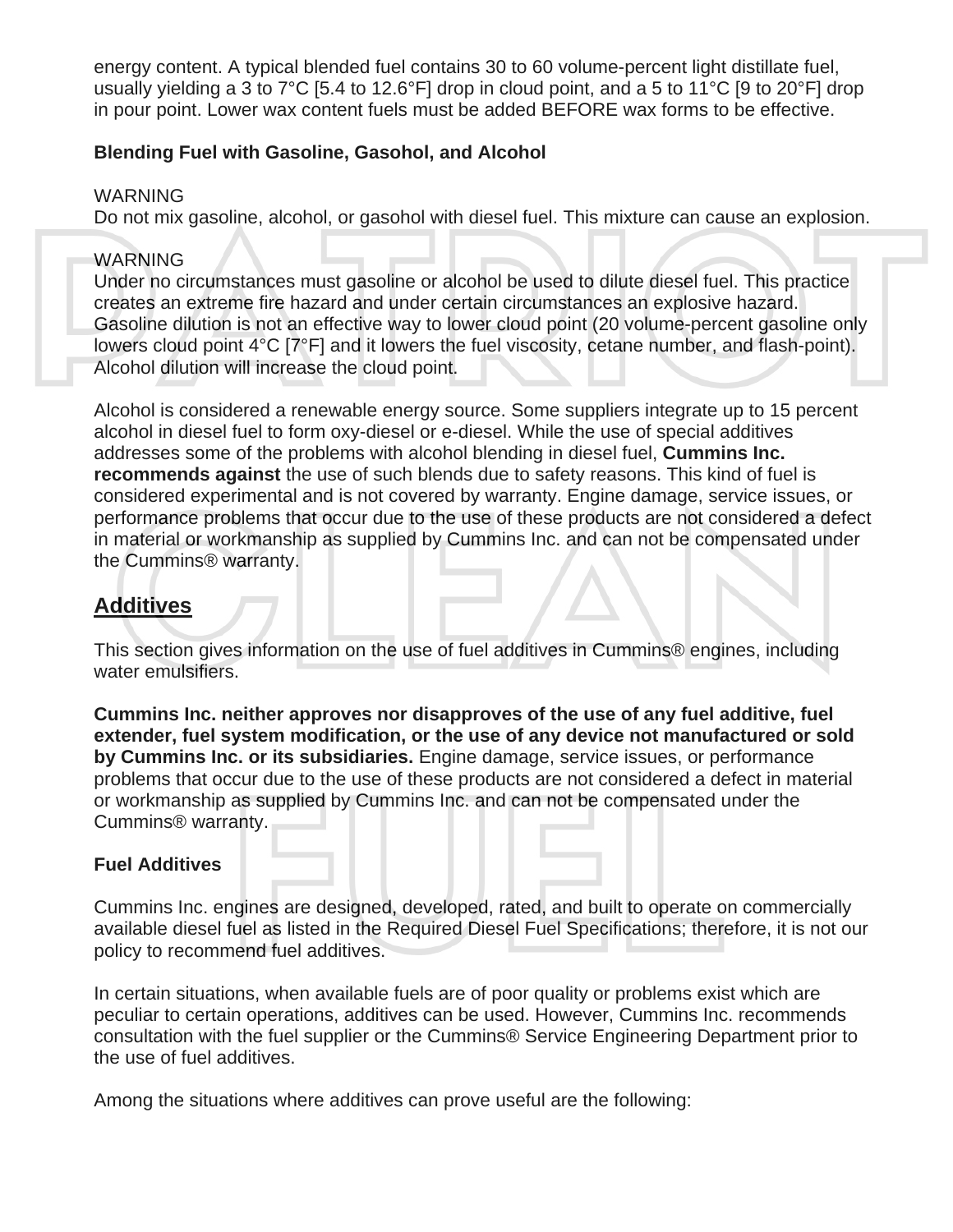A cetane improver additive can be used with low cetane fuels.

A pour point depressant or flow improver additive can help with high pour point fuels.

A wax crystal modifier can help with fuels with high cold filter plugging points (CFPP). An anti-icer can help prevent ice formation in wet fuel during cold weather.

An anti-oxidant or storage stability additive can help with fuel system deposits and poor storage stability.

A lubricity enhancer can be used to increase the lubricity of fuels so that they meet the requirements given in Table 1.

A biocide or fungicide can help when fuels are prone to contamination with bacteria or fungus. Although other additives can provide some performance benefits, Cummins Filtration™ Microbicide (quart - CC2661 and gallon - CC2663) are the only products approved by Cummins Inc. to treat fuels with biological contamination problems.

Cummins® Filtration Turbo Diesel All Season Fuel Additive (pint - CC2588) can be used with low cetane fuels to boost cetane values. Although other additives are available that will boost the cetane number, Cummins® Filtration All Season Fuel Additive is the only diesel fuel additive approved by Cummins Inc. for cetane number improvement.

Cummins Filtration™ Asphaltene Conditioner Base (pint - CC2598, quart - CC2597, 5 gallons - CC2549, and 55 gallons - CC2550) and Asphaltene Conditioner Concentrate (2.5 gallons - CC2596, Bulk - CC2559) or Cummins Filtration™ Turbocharger Diesel All Season Fuel Additive (pint - CC2588), can be used to clean carbon deposits from injectors and improve lubricity in fuels that fall below the recommended lubricity specification in Table 1. Although other additives can provide some performance benefits, Cummins Filtration™ Asphaltene Conditioner, and Turbo Diesel All Season Fuel Additive are the only diesel fuel additives approved by Cummins Inc. for use with fuels that do not meet the lubricity specification in Table 1.

Cummins Filtration™n Winter Conditioner Base (pint - CC2591, quart - CC2592, 5 gallons - CC2593, 55 gallons - CC2594, and Bulk - CC2590), Winter Conditioner Concentrate (5 gallons - CC2552, 55 gallons - CC2553, and Bulk - CC2554), and Turbocharger Diesel All Season Fuel additive (pint - CC2588) can be used to improve the pour point and cold filter plugging point of diesel fuels in addition to preventing ice formation in wet fuels during cold storage. Although other additives are available that can provide some winter performance benefits, Cummins Filtration™ Winter Conditioner and Turbo Diesel All Season Fuel Additive are the only diesel fuel additives approved by Cummins Inc. for winter performance improvements.

Cummins Filtration™ Platinum Plus DFX Fuel Borne Catalyst can be used to enhance fuel economy and improve the performance of Diesel Oxidation Catalyst and Catalyzed Wire Mesh Filters. Additionally, Platinum Plus DFX lowers the temperature at which soot captured in emission control systems will oxidize. Platinum Plus DFX is available in various package sizes (gallons - CC2767, 5 gallons - CC2766, and 55 gallons - CC2771). Cummins Filtration™ Platinum Plus DFX-DPF Fuel Borne Catalyst (gallons - CC2773, and 5 gallons - CC2772) can be used with passive regenerated, high efficiency wall flow Diesel Particulate Filter systems. It is specially formulated to enhance fuel economy, reduce Diesel Particulate Filter regeneration temperatures, and further reduce particulate matter. Although other additives are available that can provide some performance benefits, Cummins Filtration™ Platinum Plus DFX and Platinum Plus DFX-DPF Fuel Borne Catalyst are the only diesel fuel additives approved by Cummins Inc. for use in reducing regeneration temperatures and/or reducing particulate matter.

Cummins Filtration™ offers lubricity enhancing fuel filters that can improve the lubricity of fuels that fall below the recommended lubricity specification given in Table 1. The following filters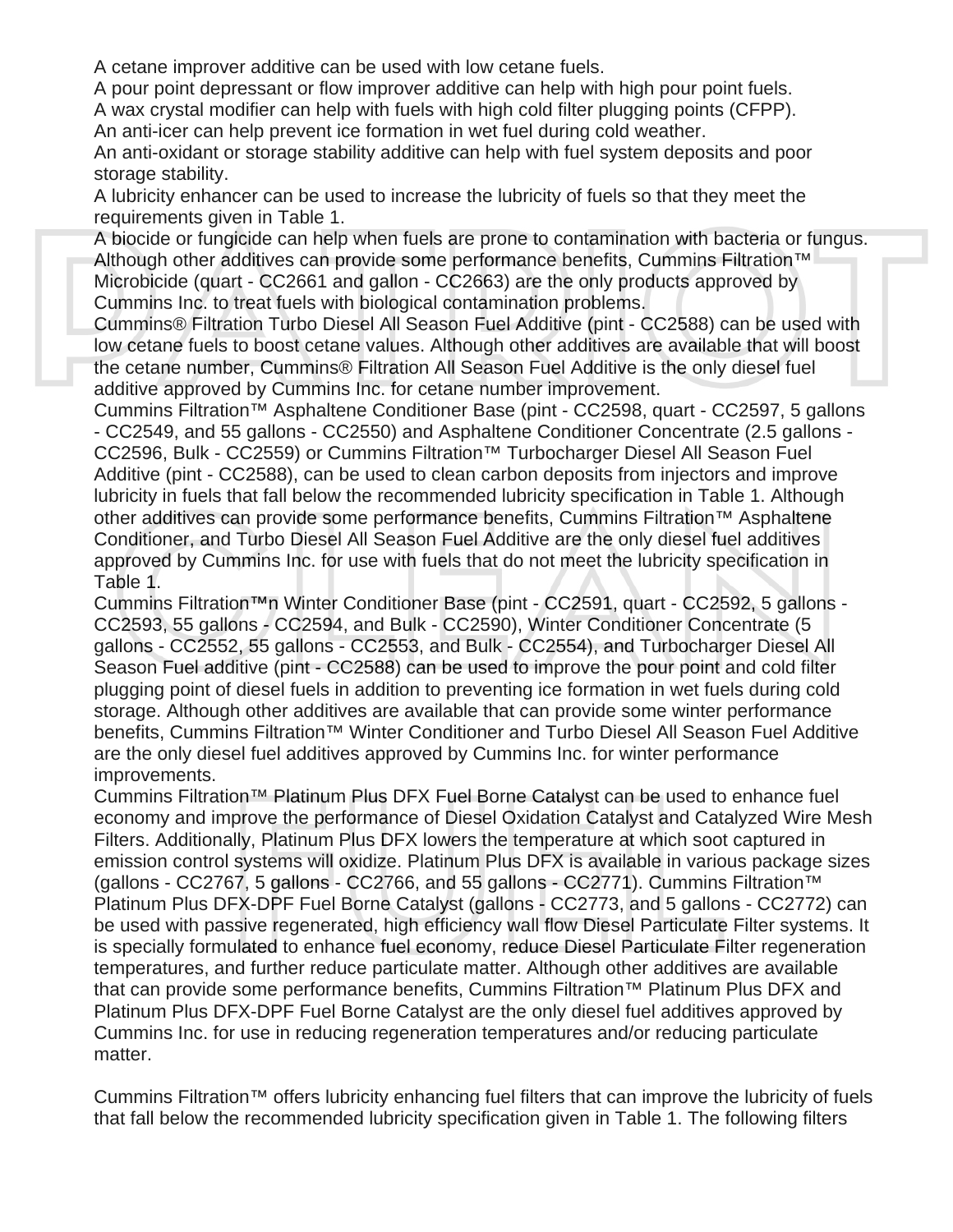are required by Cummins Inc. when the corresponding engine is operated using low lubricity fuels such as Jet A or JP8.

Filter Fuel System Compatibility Engine Compatibility

FS20000 Rotary Fuel Systems B Series - Tier II Industrial

FS20022 Common Rail B Series - Tier III Industrial and Marine

FS20023 Common Rail C and L Series - Tier III Industrial

If deposits are found in critical components of the fuel system, and an engine meets three or more of the following conditions, a fuel detergent additive is required to improve the dispersancy of the fuel.

The engine is used in a hybrid power train.

The average vehicle speed is 11 km/hr [7 mi/hr] or less.

The engine exhaust is equipped with a diesel particulate filter.

The fuel used is 50 percent, or more, diesel number 1 (D1).

Premium diesel fuels can possibly contain several additives that can accomplish the same as buying additives and adding them to lower quality diesel fuel.

Cummins Inc. recommends the use of a premium diesel fuel during winter (ambient conditions at -7°C [20°F] or below) operating conditions.

#### **CAUTION**

Over use of fuel additives can cause adverse effects such as fuel filter plugging and reduced aftertreatment life.

Great care must be exercised in the choice and use of additives. Some fuel additives can be harmful to the engine. Fuel additives containing ash forming materials will cause combustion chamber deposits. Most legitimate fuel additives perform only one function. Multifunctional fuel additives are mixtures of several additives. All fuel additives perform differently in different fuels; therefore, the additive used must be one to which the fuel will respond. There are no known additives that increase the power or improve the efficiency of a properly maintained engine.

NOTE: Cummins Inc. accepts no liability for engine damage resulting from the use of fuel additives which are not specifically approved. Consult your fuel supplier for guidance on additive use.

# **Water-Emulsions**

Fuel Characteristics - Water-emulsified diesel fuel is an alternative fuel that is made by blending water and other additives (e.g. detergents) into diesel fuel.

Emissions - Water-emulsified diesel fuels have been verified by EPA and some state agencies as an emissions reduction technology.

Cummins Inc. does not certify engines with water-emulsified fuels. Cummins Inc. does not warranty any emissions improvements with the use of water-emulsified fuels.

Performance Issues - Water emulsified fuels have lower energy content than Number 2 diesel fuel. Customers must expect at least a 15 percent power reduction and a 15 percent fuel consumption increase when water-emulsified fuels are used. Because of the lower energy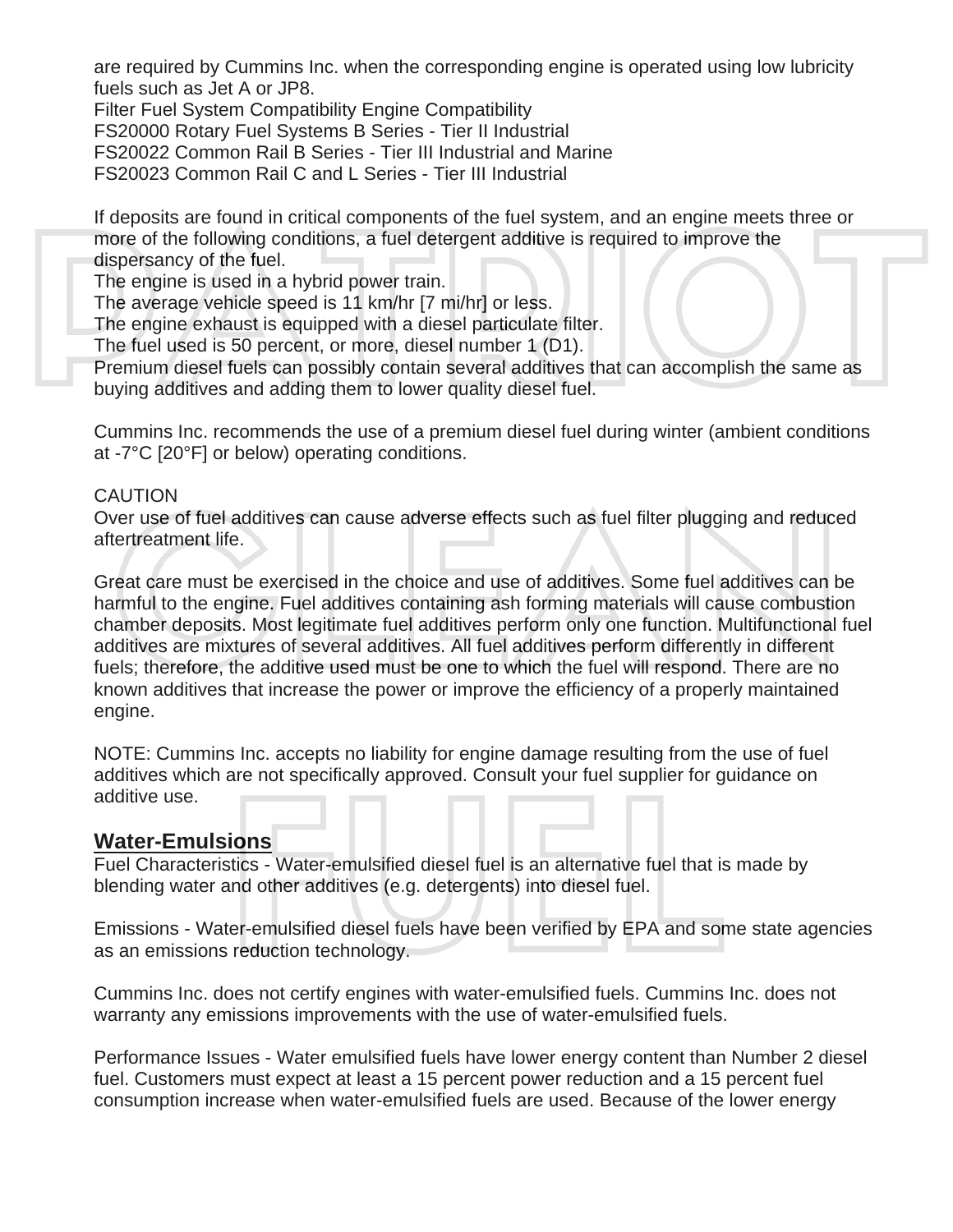content in water-emulsified diesel fuels, engines running on water-emulsified diesel fuels can require idle governor adjustments to prevent engine stalling.

Durability Issues - Many fuel system components in Cummins® engines are made of materials that are susceptible to corrosion from water in fuel. Prolonged exposure to water in fuel can result in fuel system component failures from corrosion.

Vehicle System Issues - Some water-emulsified diesel fuel suppliers recommend the removal of the fuel water separator from the vehicle's fuel system. Removal of the fuel-water separator violates Cummins Inc. engine installation requirements.

Since water is a significant component of water-emulsified diesel fuels, conductivity sensors that detect water in fuel will not function properly with water-emulsified diesel fuels.

Some water-emulsified diesel fuels use a surfactant in the emulsifier. Surfactants can strip the fuel tank and fuel lines of deposits, resulting in fuel filter plugging. Fuel filters must be monitored closely during the initial use of water-emulsified diesel fuels.

Water-emulsified diesel fuels can not remain static for more than a month in storage or in vehicle fuel tanks. Most water-emulsified diesel fuel storage facilities are required to have circulation pumps for daily or weekly agitation. Engines operating on water-emulsified diesel fuel must be operating for at least 15 minutes every 30 days to avoid fuel-water separation in the vehicle fuel tank and in the engine fuel system.

Cummins Inc. Engine Warranty - Cummins Inc. engine warranty covers failures that are a result of defects in material or factory workmanship. Engine damage, service issues, and/or performance issues determined by Cummins Inc. to be caused by the use of water-emulsified diesel fuel are not considered to be defects in material or workmanship and are not covered under Cummins Inc. engine warranty.

Some water-emulsified fuel suppliers provide a comprehensive warranty for fuel system failures caused by the use of water-emulsified diesel fuel. Customers are encouraged to contact the water-emulsified diesel fuel supplier to determine the warranty provisions.

# **Biodiesel Fuel**

Cummins Inc. certifies its engines using the prescribed EPA and European Certification Fuels. Cummins Inc. does not certify engines on any other fuel. It is the user's responsibility to use the correct fuel as recommended by the manufacturer and allowed by EPA or other local regulatory agencies. In the United States, EPA allows only registered fuels and fuel additives to be entered into commerce. EPA has additional alternative fuel information at:

<http://www.epa.gov/otaq/consumer/fuels/altfuels/altfuels.htm>

#### **Biodiesel Terminology**

Biofuels - Fuels produced from renewable resources.

Biodiesel - A fuel comprised of methyl or ethyl ester-based oxygenates of long chain fatty acids derived from the transesterification of vegetable oils, animal fats, and cooking oils. These fuels are commonly known as Fatty Acid Methyl Esters (FAME) or Fatty Acid Ethyl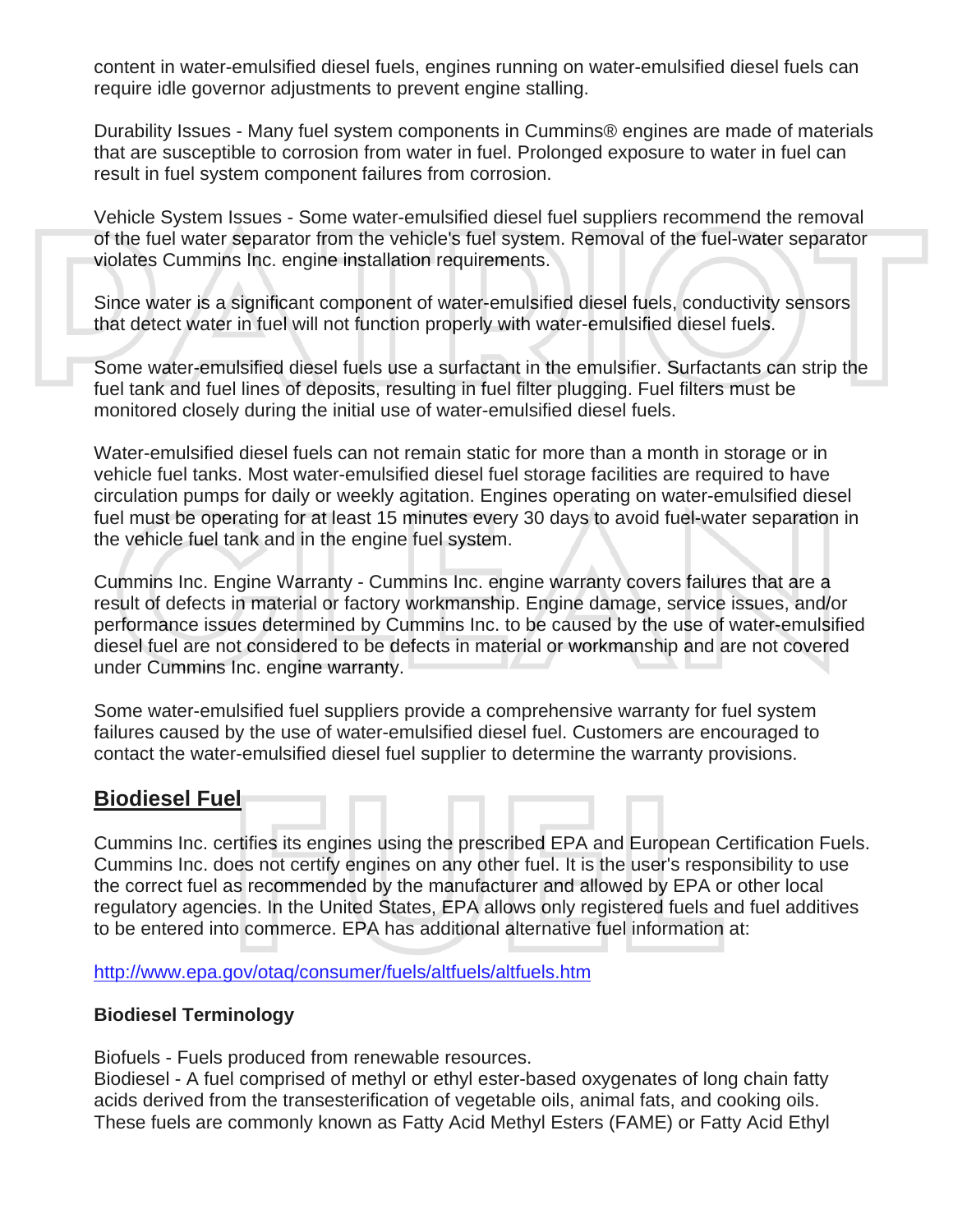Esters (FAEE). Biodiesel properties are similar to those of diesel fuel, as opposed to gasoline or gaseous fuels, and thus are capable of being used in compression ignition engines.

B100 - A fuel containing 100 percent biodiesel.

Petrodiesel - Diesel fuel produced purely from petroleum. Petrodiesel can also be referred to as distillate diesel.

Biodiesel Blend - A fuel comprised of a mixture of petrodiesel and B100 biodiesel. A biodiesel blend is typically designated by the percentage of biodiesel in the blend. For example: B5 is a fuel containing 95 percent petrodiesel and 5 percent B100.

Rapeseed Methyl Ester (RME) diesel - Biodiesel derived from rapeseed oil. RME diesel is the most common biodiesel used in Europe.

Soy Methyl Ester (SME or SOME) diesel - Biodiesel derived from soybean oil. SME diesel is the most common biodiesel used in the United States.

BQ-9000 - The National Biodiesel Accreditation Program, which is called BQ-9000, is a cooperative and voluntary program for the accreditation of producers and marketers of biodiesel fuel. The program is a unique combination of the ASTM standard for biodiesel, ASTM D6751, and a quality systems program that includes storage, sampling, testing, blending, shipping, distribution, and fuel management practices.

With increased interest in emissions and reducing the use of petroleum distillate based fuels, many governments and regulating bodies encourage the use of biofuels, such as biodiesel.

Cummins Inc. test data on the operating effects of biodiesel fuels indicates that typically smoke, power, and fuel economy are all reduced. There are specifications for biodiesel issued in Europe under EN14214 and in North America under ASTM D6751. These specifications define only the biodiesel (B100) used as the blend component with diesel fuel. They are not applicable to fuel blends purchased by the end user. Despite the existence of these standards, the general quality of available biodiesel remains inconsistent.

#### CAUTION

To successfully use biodiesel, it is imperative that the fuel be of high quality and meet or exceed the specifications outlined in this bulletin or engine damage will occur.

It is the responsibility of the user to verify/obtain the proper local, regional, or national exemptions required for the use of biodiesel in any emissions regulated Cummins® engine.

# **Warranty and the Use of Biodiesel Fuel in Cummins® Engines**

Cummins Inc. engine warranty covers failures that are a result of defects in material or factory workmanship. Engine damage, service issues, and/or performance issues determined by Cummins Inc. to be caused by the use of biodiesel fuel not meeting the specifications outlined in this Service Bulletin are not considered to be defects in material or workmanship and are not covered under Cummins Inc. engine warranty.

# **Requirements for Using Biodiesel Fuel in Cummins® Engines**

Cummins Inc. provides the specifications found in Table 1 for diesel fuel and biodiesel blends up to B5. For biodiesel blends above B5 and up to B20, Cummins Inc. provides the specifications found in Table 4. The specifications in Table 4 have been developed by the Engine Manufacturers Association (EMA), and are not an approved national or commercial fuel standard. All biodiesel fuel blends are to be comprised of petrodiesel meeting ASTM D975, and B100 meeting either ASTM D6751 or EN14214.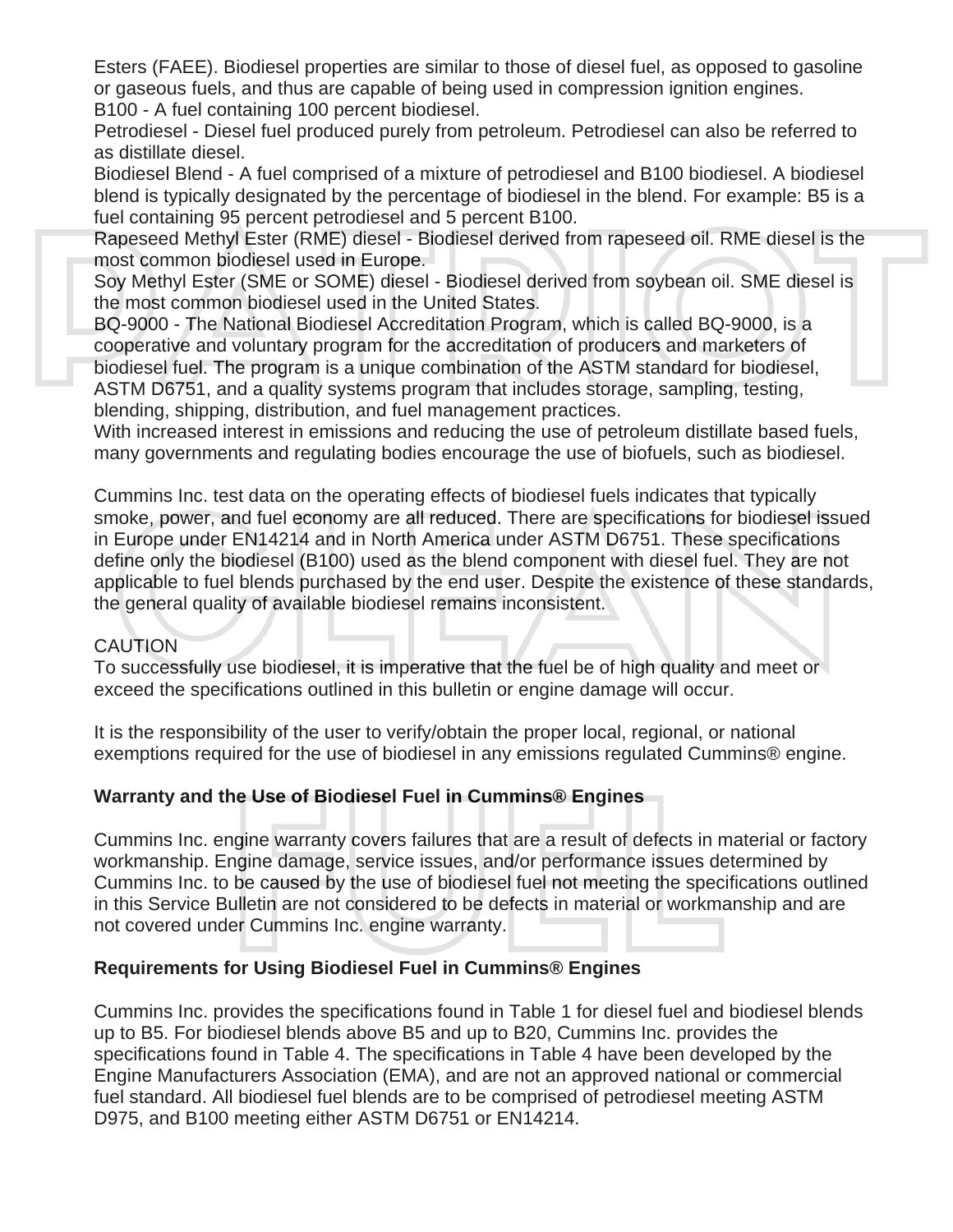Biodiesel fuel can be blended with an acceptable diesel fuel up to 5 percent volumeconcentration (B5) for all Cummins® engines.

Biodiesel fuel can be blended with an acceptable diesel fuel up to a 20 percent volume concentration (B20) for the following Cummins® engines:

ISB CM850, ISB CM2150\*, ISBe Euro 3, QSB4.5 Tier 3, and QSB6.7 Tier 3.

ISC/ISL CM850, ISC/ISL CM2150\*, ISCe/ISLe Euro 3, and QSC/QSL Tier 3.

ISM CM870 and CM570, ISM CM875, ISM CM876, QSM11 Tier 3, QSM11 Marine, and QSM11 G-Drive.

ISX CM870, ISX CM871, QSX15 Tier 3, and QSX15 G-Drive.

\*For ISB CM2150 and ISC/ISL CM2150 products, Cummins Inc. requires fuel dilution monitoring. See below for details.

For Cummins® engines in Chrysler Dodge Ram™ trucks, biodiesel fuel can be blended with an acceptable diesel fuel up to a 20 percent volume concentration (B20) for municipal, government, and commercial fleets only. This applies to selected model year vehicles. Please consult Chrysler for specific requirements and approved vehicle models.

Customers choosing to run biodiesel blends above B5 and up to B20 must adhere to the following requirements from Cummins Inc.

NOTE: For North American markets, Cummins Inc. requires that the biodiesel fuel blend be purchased from a BQ-9000 Certified Marketer. The B100 biodiesel fuel used in the blend must be sourced from a BQ-9000 Accredited Producer. Certified Marketers and Producers can be found at the following website: http://www.bq-9000.org. For areas outside of North America, consult your local Cummins Inc. representative for applicable fuel quality standards. Oil Sampling

Fuel dilution of lubricating oil has been observed with the operation of biodiesel under certain operating conditions. Fuel dilution monitoring can be accomplished by performing oil sampling. Fuel levels in lubricating oil must not exceed 5 percent. Additional information on oil contamination and oil sampling can be found in Cummins® Engine Oil Recommendations, Bulletin 3810340.

For ISB CM2150 and ISC/ISL CM2150 products, end users are required to use oil sampling during the first 6 months of operation with biodiesel to monitor engine oil condition and fuel dilution of lubricating oil in order to determine if the oil change interval needs to be modified. Consult a Cummins® Authorized Repair Location for guidance in oil sampling. Fuel Water Separation

Biodiesel has a natural affinity to water, and water accelerates microbial growth. Storage tanks must be equipped with a fuel water separator to make sure that water is stripped out before entering the vehicle tank. Make sure that the vehicle and storage tanks are kept full to reduce the potential for condensation accumulating in the fuel tank.

Due to the solvent nature of biodiesel, and the potential for "cleaning" of the vehicle fuel tank and lines, new fuel filters must be installed when switching to biodiesel on used engines. Fuel filters will need to be replaced at half the standard interval for the next two fuel filter changes.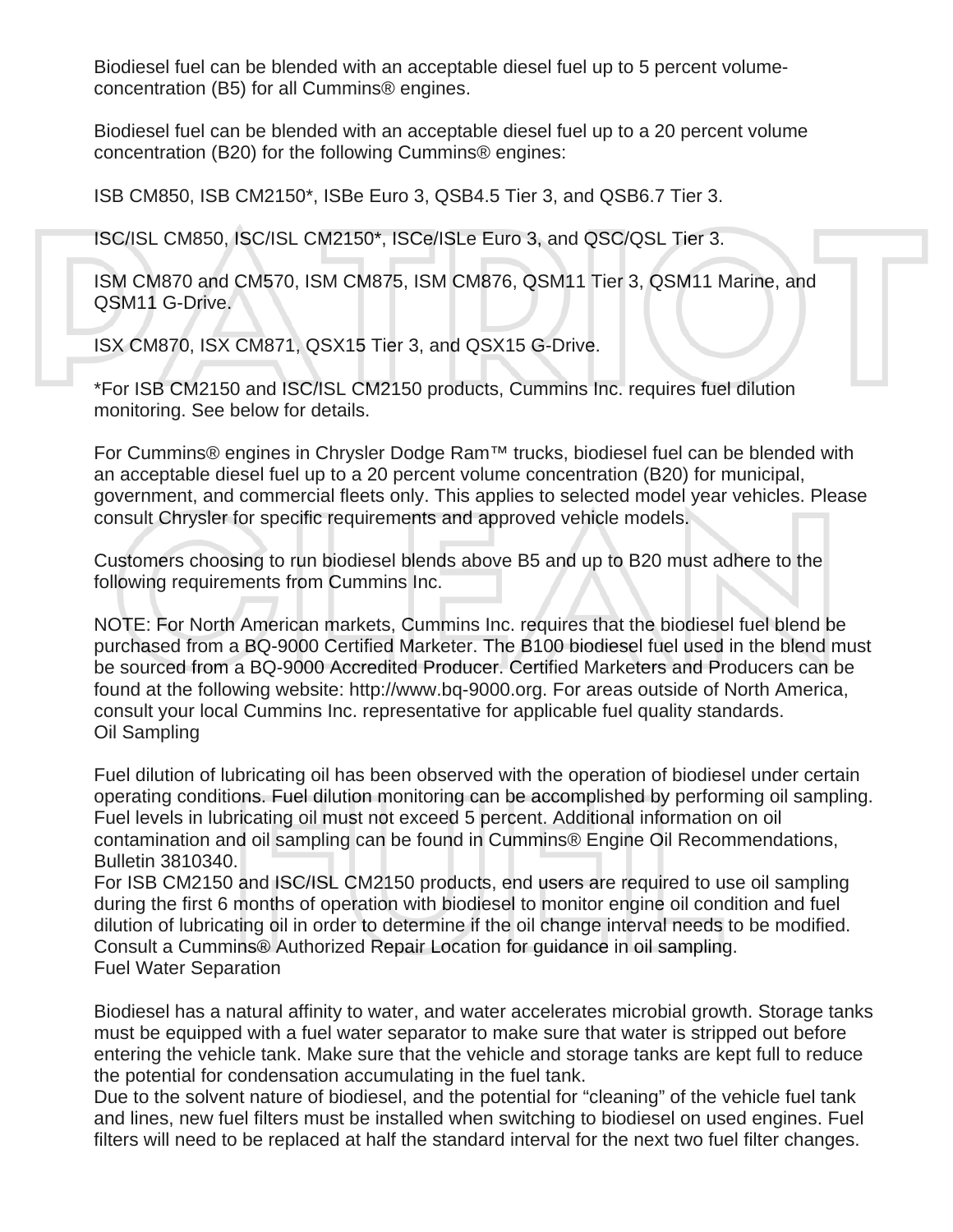Cummins Inc. requires the use of a StrataPore™ fuel filter media, and strongly recommends using Cummins Filtration™ filters equipped with StrataPore™ media. This filter media removes water more efficiently than standard cellulosic filter media, which will not provide adequate fuel water separation capabilities. However, even StrataPore™ fuel filter media is not as effective in removing water from biodiesel as it is in removing water from petrodiesel. Therefore, preventing water from entering the fuel supply (vehicle or storage) remains very important.

If Stratapore™ filter media is not available, a substitute synthetic filter media may be used, but it must provide 95 percent emulsified fuel water separation efficiency per SAE J1488. This test method must be run using B20 biodiesel, having an interfacial surface tension of 22 dyne/cm + or - 2 dyne/cm. The filter must meet this specification when run at the rated flow of the engine platform's fuel system. Fuel filter gaskets must also be compatible with B20 biodiesel blends, with performance equal to or greater than what is outlined in the Cummins Filtration<sup>™</sup> Engineering Standard FES1544 - Seals, Static, Rubber (Supplier Requirements, Fuel Applications).

Cummins Filtration's™ Fuel Pro®, Diesel Pro®, Industrial Pro®, and Sea Pro® products can be used to provide remote mounted additional fuel filtration efficiency, with integrated fuel preheaters. Consult a local Cummins® Authorized Repair Location for guidance in fuel filter selection and installation.

#### **Biodiesel Fuel Storage**

Use biodiesel fuel within six months of its manufacture. Biodiesel has poor oxidation stability, which can result in long term storage problems. For this reason, Cummins Inc. does not recommend using biodiesel for low use applications, such as standby power or seasonal applications. Consult your fuel supplier for oxidation stability additives.

The poor oxidation stability qualities of biodiesel can accelerate fuel oxidation in the fuel system, especially at increased ambient temperatures.

**CAUTION** 

Avoid storing equipment with biodiesel blends in the fuel system for more than three months or fuel system damage can occur.

If biodiesel is used for seasonal applications, the engine system must be purged before storage by running the engine on pure diesel fuel for a minimum of 30 minutes. Care must also be taken when storing biodiesel in bulk storage tanks. All storage and handling systems must be properly cleaned and maintained. Steps must be taken to minimize moisture and microbial growth in storage tanks. Consult your fuel supplier for assistance in storing and handling biodiesel.

Energy Content

B100 biodiesel provides approximately 7% to 10% less energy per gallon of fuel when compared to conventional diesel fuels. Operation with B20 biodiesel blends can potentially result in a slight decrease in fuel economy and/or power, depending on the application. To avoid engine problems when the engine is converted back to 100 percent petrodiesel, do not change the engine rating to compensate for the potential power loss when operated with biodiesel fuels.

# **Materials Compatibility**

The engines listed in this bulletin are compatible with biodiesel blends up to B20. However, the following must be taken into account: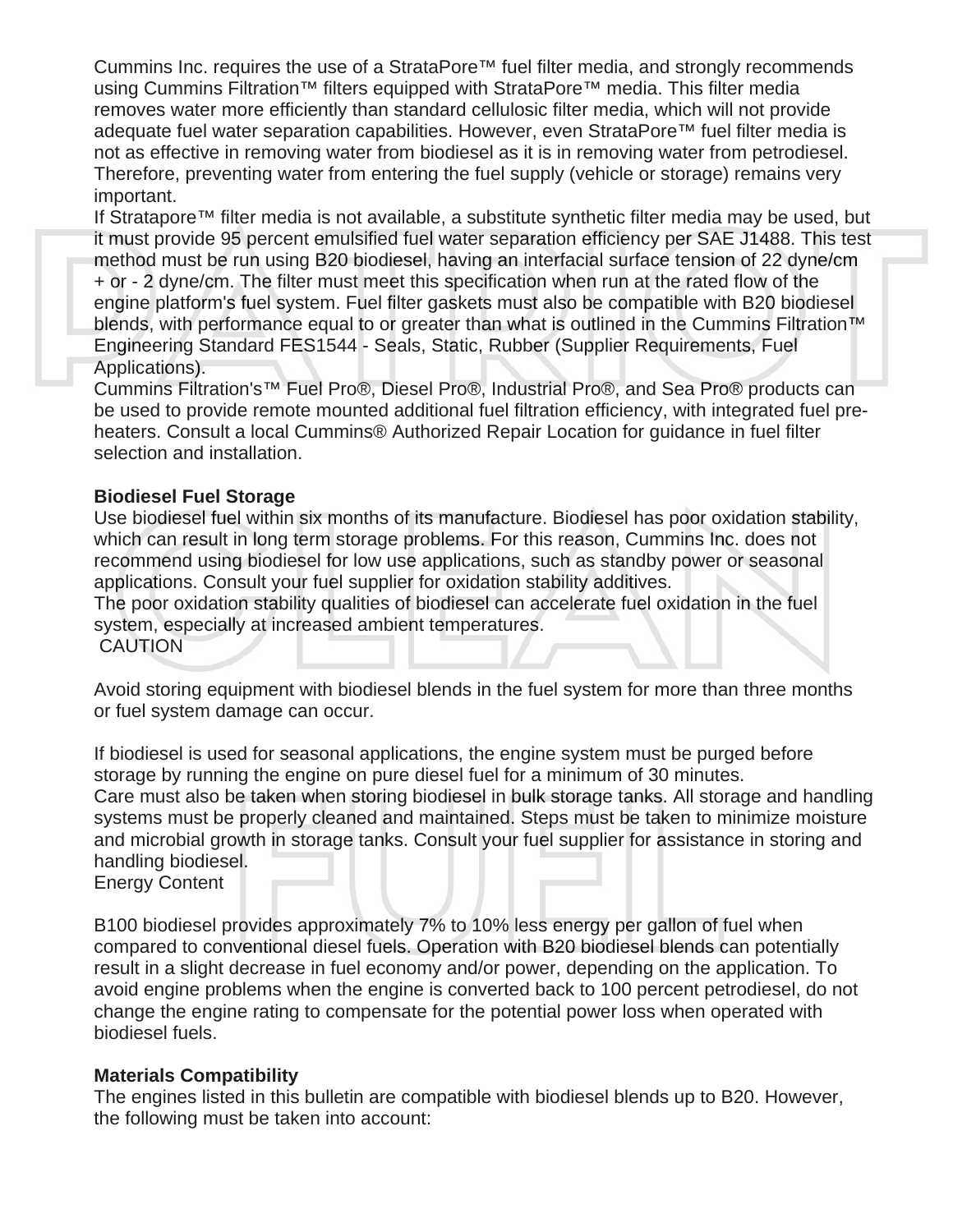Natural rubber, butyl rubber, and some types of nitrile rubber (depending on chemical composition, construction, and application) may be particularly susceptible to degradation. Also, copper, bronze, brass, tin, lead, and zinc can cause deposit formations. The use of these materials and coatings should be avoided for vehicle fuel tanks and fuel lines.

# CAUTION

Contact your vehicle manufacturer to determine if any of the OEM supplied components are at risk with biodiesel in order to prevent engine damage.

# **Low Temperature Performance**

Biodiesel fuel properties change at low ambient temperatures, which can pose problems for both storage and operation. Precautions can be necessary at low ambient temperatures, such as storing the fuel in a heated building or a heated storage tank, or using cold temperature additives.

The fuel system can require heated fuel lines, filters, and tanks. Filters can plug and fuel in the tank can solidify at low ambient temperatures if precautions are not taken. A fuel heater is recommended for ambient temperatures below -5°C [23°F]. Consult your fuel and additive supplier for assistance in attaining proper cloud point fuel. Microbial Growth

Biodiesel fuel is an excellent medium for microbial growth. Microbes cause fuel system corrosion and premature filter plugging. The effectiveness of all commercially available conventional anti-microbial additives, when used in biodiesel, is not known. Consult your fuel and additive supplier for assistance.

It is strongly recommended that customers running biodiesel blends of B5 or below follow the above precautions as well.

# **Biodiesel Additives**

Cummins Inc. approves the use of Cummins Filtration™ Microbicide for use in biodiesel blends. Product details can be found in the "Additives" section of this Service Bulletin. Cummins Inc. approves the use of Cummins Filtration™ Asphaltene Conditioner Base for biodiesel blends. Product details can be found in the "Additives" section of this Service Bulletin.

Cummins Filtration™ Biodiesel Winter Conditioner can be used to improve the pour point and cold filter plugging point of biodiesel blend, in addition to preventing ice formation in wet fuels during cold storage. Cummins Filtration™ Biodiesel Winter Conditioner is the only biodiesel fuel additive approved by Cummins Inc. for winter performance improvements. Contact a Cummins® Authorized Repair Location for product details.

# *Table 4: Final Blend Fuel Requirements (at point of delivery)*

Item Performance Characteristics Requirements Test Procedure

- D1 Blends D2 Blends
- 1 Flash Point, °C minimum 38 52 ASTM D93
- 2 Water and sediment volume %, maximum 0.05 0.05 ASTM D2709 or D1796
- 3 Physical Distillation, T90 °C, maximum 343 343 ASTM D86
- 4 Kinematic Viscosity, cSt at 40°C 1.3 4.1 1.9 4.1 ASTM D445
- 5 Ash, mass %, maximum 0.01 0.01 ASTM D482
- 6 Sulfur, st %, maximum Per regulation Per regulation ASTM D482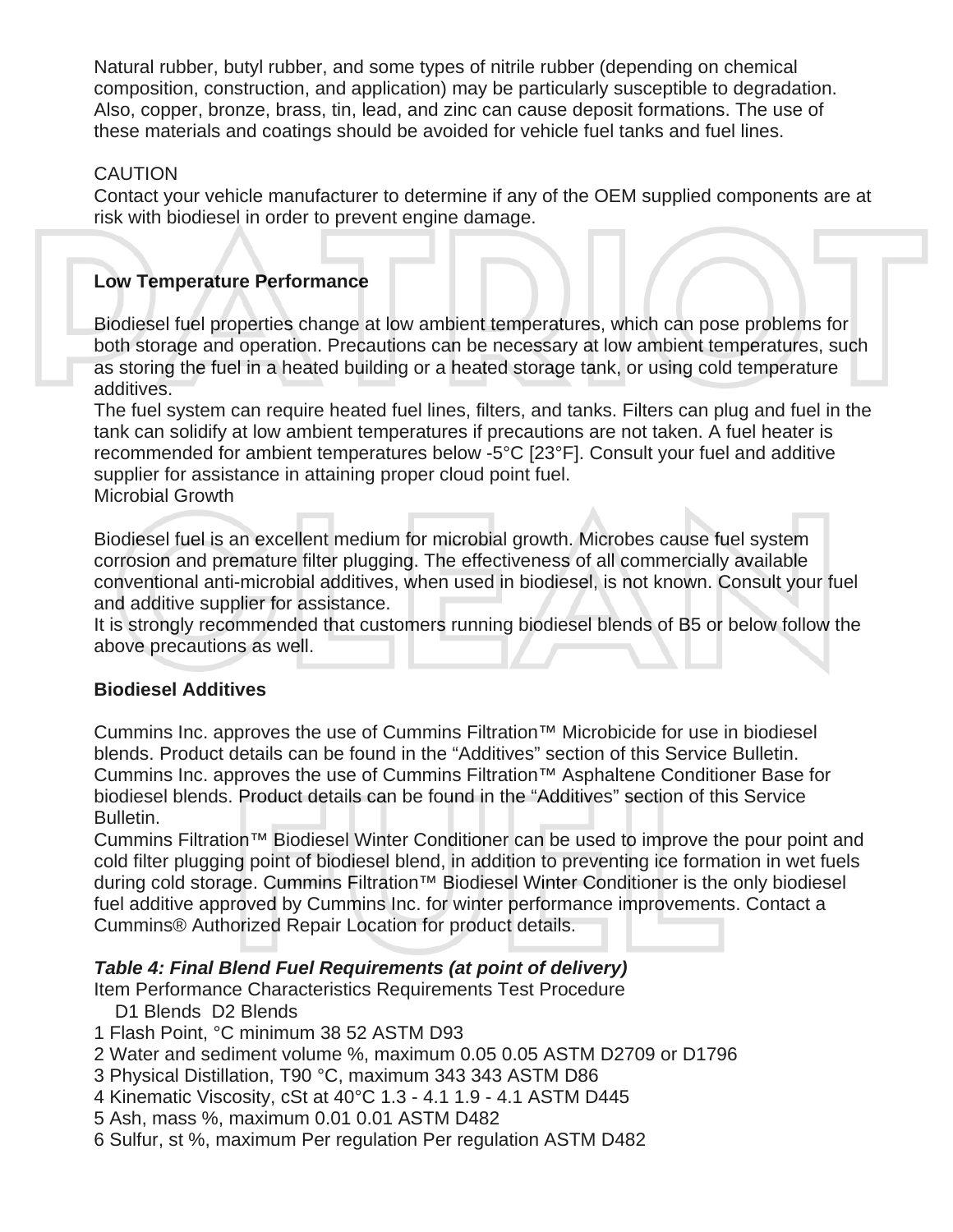7 Copper strip corrosion rating, maximum Number 3 Number 3 ASTM D130

8 Cetane Number, minimum 43 43 ASTM D613

9 Cloud Point 1 Per foot note Per foot note ASTM D2500

10 Ramsbottom carbon residue on 10% distillation residue, wt%, maximum 0.15 0.35 ASTM D524

11 Lubricity, HFRR at 60°C, micron, maximum 460 460 ASTM D6079

12 Acid number, mgKOH/g, maximum 0.3 0.3 ASTM D664

13 Phosphorus, wt%, maximum 0.001 0.001 ASTM D4951

14 Total Glycerin - - - - - - N/A

15 Alkali metals (Na+K), ppm, maximum Nd Nd EN14108

16 Alkaline metals (Mg+Ca), ppm maximum Nd Nd EN14108

17 Blend fraction, volume % 2 ±2% ±2% EN14078

18 Thermo - oxidative stability, insolubles, mg/100 mL, maximum 10 10 Modified ASTM D2274 3

19 Oxidation stability, Induction time, hours, minimum 6 6 EN14112 (Rancimat)

The maximum cloud point temperature shall be equal to or lower than the tenth percentile minimum ambient temperature in the geographical area and seasonal time frame as defined by ASTM D975.

Blend fraction refers to the variation in volume percent of B100 in diesel fuel claimed. Use glass fiber filter.

# **Fuel Filters**

This section explains the types of fuel filters and their uses.

Cummins® engines are supplied with the latest in fuel filtration technology from Cummins Filtration™. These systems are designed to remove water and other harmful particles from the fuel before they damage the fuel pump and other engine components.

# **Throw Away Canister**

The standard fuel filter is the spin-on element. These filters contain a porous, pleated, chemically treated paper element that will pass fuel freely but trap impurities and sediment. When the element is serviced, it is simply detached from the fuel filter head assembly, discarded, and replaced with a new element. The element must be tightened to the manufacturer's specifications.

NOTE: Do not pour fuel from an old fuel filter into a new filter in an effort to prime the fuel system. Use only clean fuel to prime the fuel system. It is not necessary to add fuel to a new filter if the engine is equipped with an electric fuel transfer pump. Fuel systems on these engines can be primed by turning the vehicle keyswitch on and off several times to activate the fuel transfer pump.

# CAUTION

Overtightening will distort the filter cartridge or crack the filter head. Do not use a filter element that has been dented or damaged prior to, or during installation.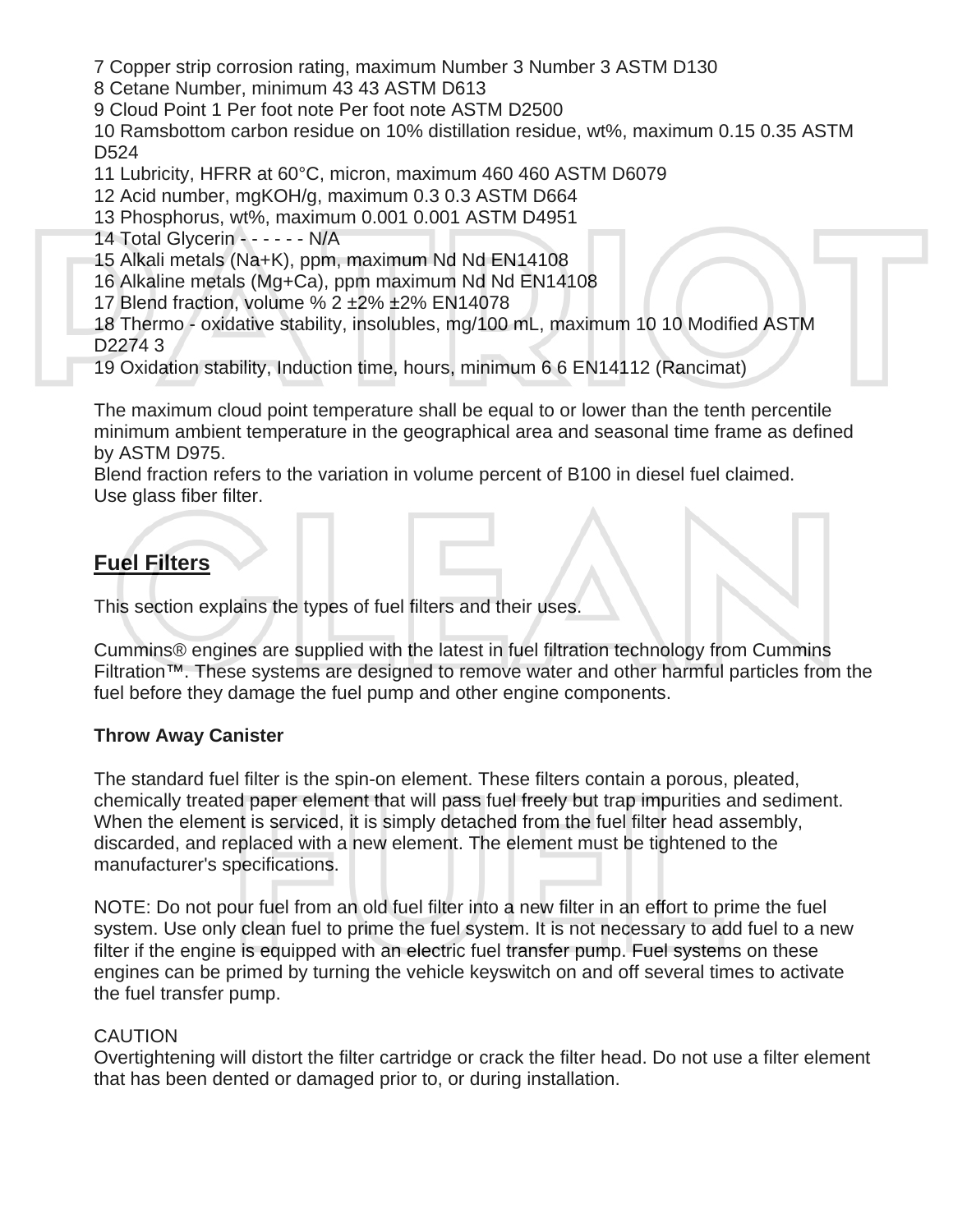#### **Replaceable Element Type**

Another type of fuel filter used on Cummins® engines has a replaceable pleated paper element. This type of filter is often recommended or required for use as a first stage of filtration to provide additional water separation and/or fine particle removal.

#### **Fuel-Water Separators**

Water can enter diesel fuel at various locations along the supply chain, and becomes a serious issue when present as free water. It contributes to corrosion, biological contamination, and fuel system malfunctions. Entry points include:

As free water due to ingress as result of heavy rainfall or cracks in equipment As dissolved (emulsified) water during fuel refining or delivery (this may become free water further down the supply chain if the fuel is cooled so much that it reaches a saturation point) As water vapor (moist air) through vents followed by condensation on tank walls, including vehicle tanks.

Water in diesel fuel is normally present as both free and emulsified water. Free water settles to the fuel tank bottom, where it can be drained. Emulsified water stays in suspension where it can enter the fuel lines, fuel pump, and injectors.

Free and emulsified water can be removed from the fuel. Integral fuel filter and water separators are available that remove both free and emulsified water with varying degrees of efficiency. The standard fuel filter does remove some free and emulsified water, but with low efficiency. Due to the above facts and the importance of removing water from fuel for fuel system integrity, Cummins Inc. has increased the requirements for free water and emulsified water removal. The fuel-water separator or fuel filter and water separator combination must remove a minimum of 95 percent of free water (per SAE J1839) and 95 percent of emulsified water (per SAE J1488). Fuel-water separator filters produced by Cummins Filtration<sup>™</sup> and most other major filter manufacturers meet or exceed these requirements.

Cummins Inc. recommends that a fuel-water separator be installed on all Cummins® engines, and strongly recommends using Cummins Filtration™ fuel-water separators that utilize Stratapore™ filter media. These StrataPore™ filters provide high efficiency removal of harmful particles and both free and emulsified water.

Fuel-water separators should be checked on a daily basis and drained into an appropriate disposal container when free water is noted. If water is indicated by a water-in-fuel (WIF) sensor, it should be drained immediately to prevent damage to the fuel system components. Water should not be allowed to fill the bowl.

NOTE: The drained fluids (mixture of water and fuel) must be properly disposed of according to regulations.

**CAUTION**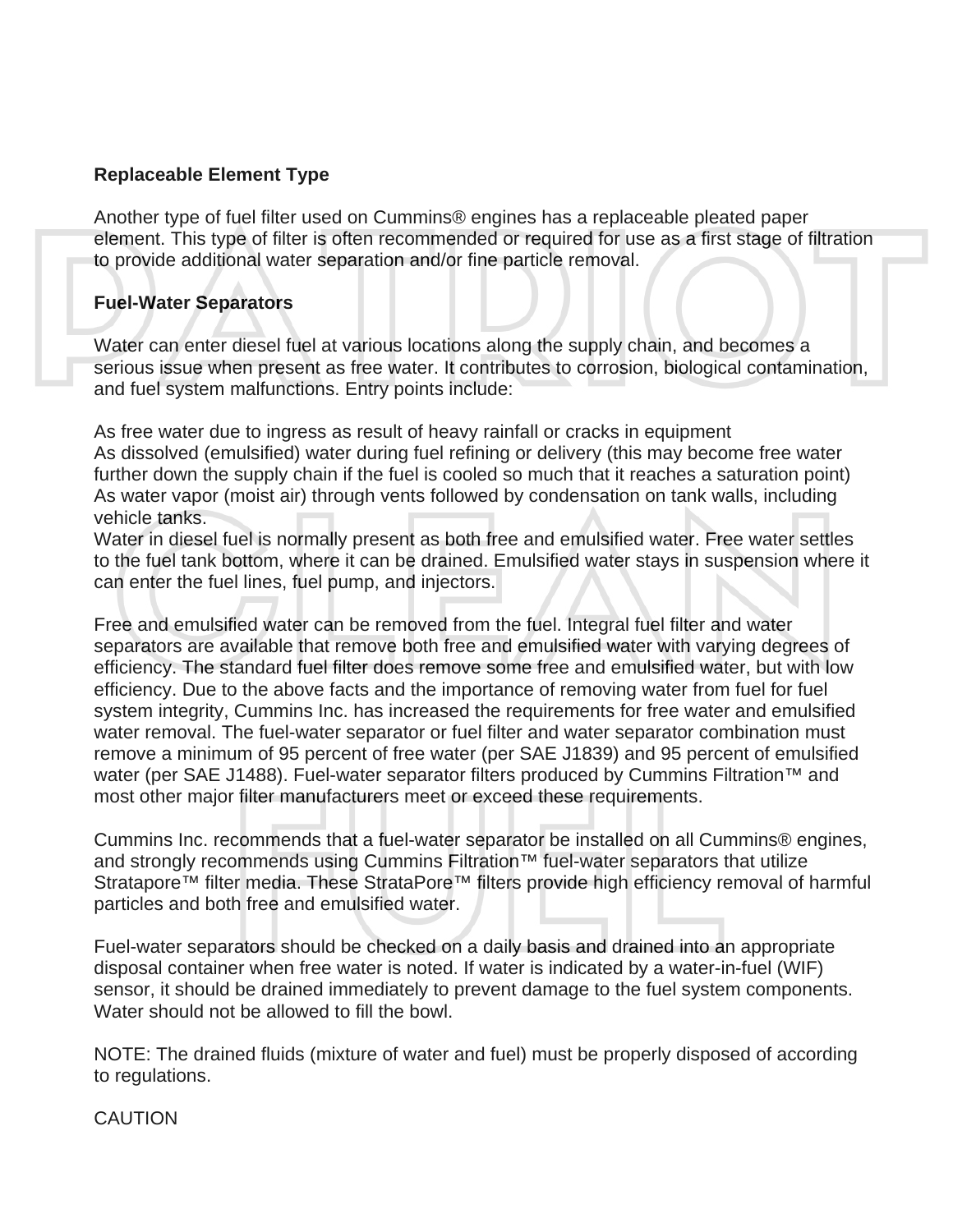If the water level in the fuel water separator is allowed to reach the fuel filter element, water can be forced through the filter and cause corrosion and failure of sensitive components in the fuel system.

#### **Fuel Filter Maintenance**

Fuel filters must be changed periodically to prevent restriction of fuel flow from the fuel tank to the fuel pump. Fuel restriction will increase over time as sediment gets collected in the filter media. Sediment could possibly consist of rust, dirt, dust, oxidation products, and biological growth.

Change fuel filters as recommended by the appropriate Cummins® Owner's Manual or Operation and Maintenance Manual. When operating under severe conditions, additional fuel filter changes can be required. To determine if this is necessary, fuel filter restriction must be checked. Refer to the appropriate Cummins® Service Manual for fuel filter restriction checking procedures. After checking the restriction a few times, a maintenance schedule for fuel filter changes can be established for each type of operation.

#### **Fuel Cleanliness**

This section explains the importance of fuel cleanliness to the successful operation of Cummins® Engines.

Modern fuel systems have been developed to reduce emissions and fuel consumption, and improve engine performance. These high pressure systems operate at pressures approaching 2100 bar [30,500 psi] and with component match clearances typically from 2 to 5 microns for injectors. At these pressures, very small, hard particles are potential sources of fuel system malfunction.

Excessive contamination of diesel fuel can cause premature clogging of diesel fuel filters and/or premature wear of critical fuel injection system parts. Depending on the size and nature of the particles, this can lead to:

Reduced component life Component malfunction Fuel system and/or engine failure Increased exhaust emissions.

Determining fuel cleanliness requires measuring both the size and number of particles per size class in the fuel, i.e. the particle size distribution. The International Standards

Organization (ISO) has developed a protocol for expressing the level of contamination by coding the size distribution called ISO 4406.

ISO 4406 cleanliness codes are expressed as a series of three numbers (#/#/#), which correspond respectively to the number of particles greater than 4, 6, and 14 microns. For example, the numbers in the ISO 4406 rating of 18/16/13 translate to:

18 - Up to 2,500 particles larger than 4µm (per mL of fuel)

- 16 Up to 640 particles larger than 6µm (per mL of fuel)
- 13 Up to 80 particles larger than 14µm (per mL of fuel)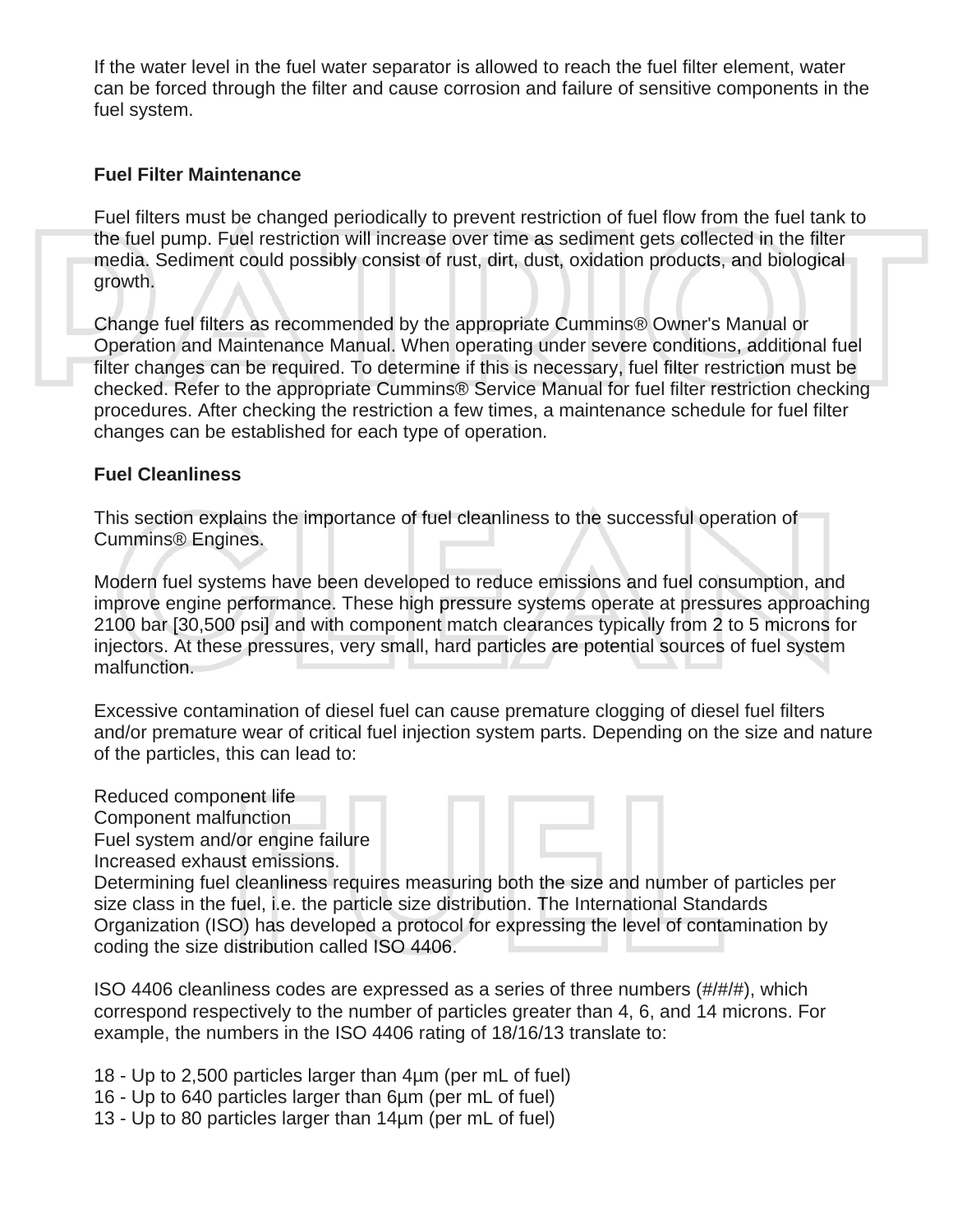Engine builders and fuel injection equipment manufacturers have found that the particles greater than 4 microns and greater than 6 microns are particularly critical to the durability of the fuel injection system. They also recognize that the fuel systems must be robust to hard particles smaller than 4 microns that are difficult to filter out, even with the finest filtration. To maximize the efficiency and effectiveness of filtration, Cummins Inc. has adopted the recommendation of the World Wide Fuel Charter that fuel supplied to engines meet the ISO 4406 code of 18/16/13 maximum for respectively 4, 6, and 14 micron particle sizes.

Cummins Inc. recommends that if the fuel does not meet the ISO cleanliness code of 18/16/13 in bulk storage, additional filtration be applied before the fuel is delivered to the equipment's fuel tank. A Cummins® Distributor or Cummins Filtration™ representative can supply hardware and additional filtration guidance and can recommend countermeasures such as improved fuel quality from the fuel supplier, and/or better fuel handling, storage, dispensing, and fuel tank cleaning techniques.

#### **Tank Vent Filtration**

Particles in the 4 to 6 micron size range require laboratory equipment to identify, yet can do significant damage to high pressure fuel systems when the cleanliness of the fuel in the tank exceeds the ISO 4406 code 18/16/13 maximum. Cummins Inc. recommends that all fuel tanks be fitted with a tank vent filter (of at least 98.7 percent efficient at 10 micron) to prevent dirt from entering the tank as the fuel level drops. One such filter is manufactured by Wiggins and is available through your Cummins® and Cummins Filtration™ Distributor.

Stand-by and Emergency Power Generation

Engines intended to supply stand-by or emergency power present unique situations for fuel quality and cleanliness. These engines are not used frequently, and therefore could possibly require special considerations for fuel handling and storage.

The engine manual discusses the specific procedures for maintaining the engine in a state of readiness. This section is concerned with the fuel supply.

Fuel tanks must be inspected and maintained to avoid contamination of the fuel by either water or dirt. Consult with your fuel supplier for qualified persons or laboratories in your area to help with monitoring of the fuel supply. Samples can be taken from the top, middle, and bottom of the tank every 6 months and checked for cleanliness and biological contamination, as well as to make sure the fuel still meets the specifications in Table 1 of this service bulletin.

Long term storage (in excess of 6 months) is not recommended unless the fuel has been stabilized by the fuel supplier and there is a monitoring program in place. Periodic testing of the engine is recommended to be performed frequently enough and long enough to make sure that the fuel supply is replenished and stays fresh.

# **Duplex Fuel Filtration Systems**

Stand-by and emergency generators can be called upon to run for hundreds of hours in case of emergency. Such critical operations could possibly wish to install a duplex fuel filtration system. These systems allow rapid switching to fresh fuel filters. It is recommended that such service occur while the engine is shut down briefly. A Cummins® or Cummins Filtration<sup>™</sup> Distributor can advise on the proper installation for a particular engine and location.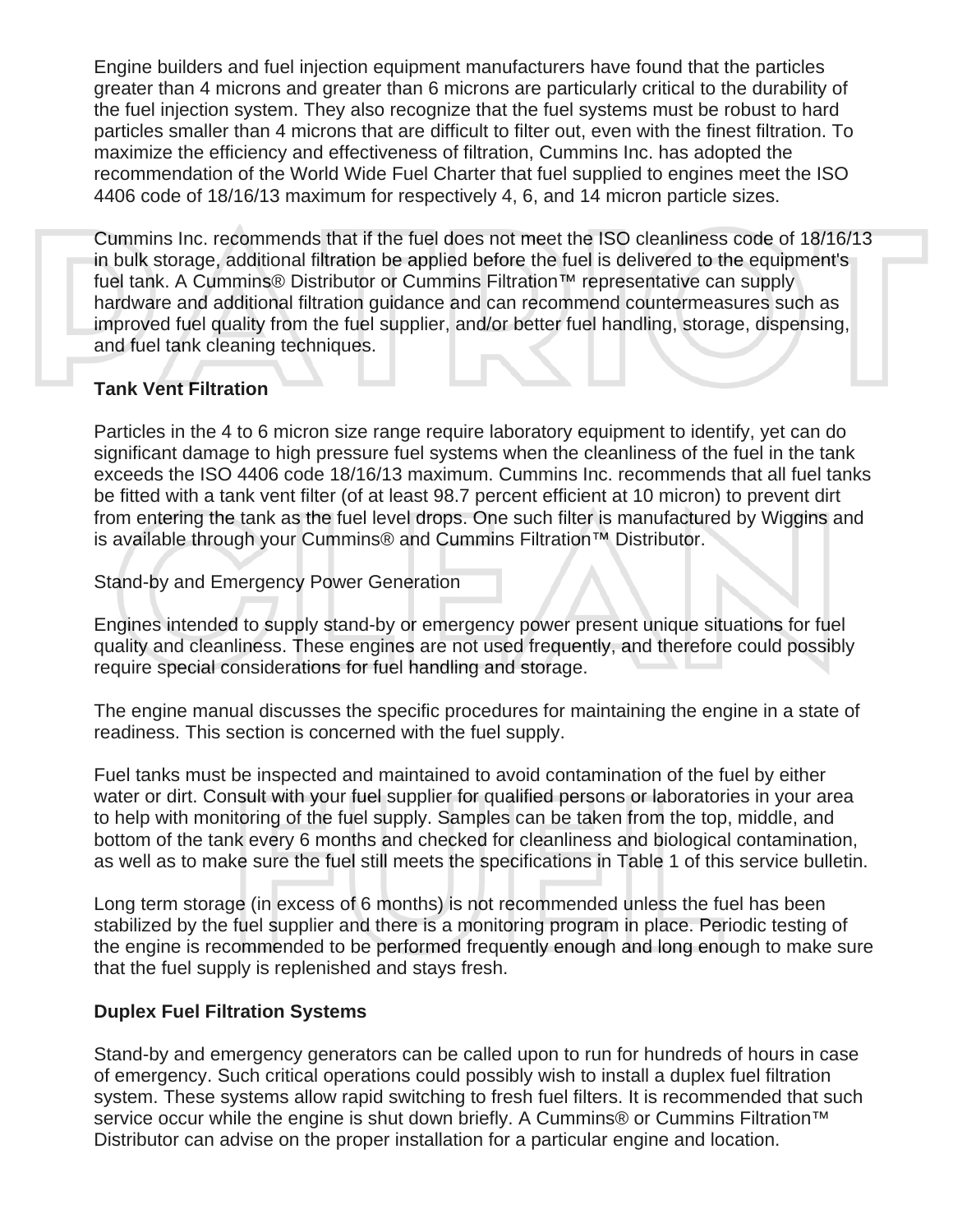#### **Fuel Tank Care and Maintenance**

Tank cleaning is a major operation which requires complete draining of the tank, and should only be done by professionals. It is therefore carried out infrequently, normally on the schedule of several years coinciding with (statutory) inspection and maintenance requirements. Good housekeeping can help extend periods between tank cleanings.

Water bottom measurements can be made on an appropriate time interval (via automatic gauging or regular tank dipping with water finding paste) and water can be removed when necessary. This is important since any water and sediment can be stirred up when the tank is filled. Cummins Inc. recommends waiting a minimum of one hour per foot of fuel depth before dispensing fuel after a delivery. If water and sediment are observed, additional setting time is one way of bringing the fuel back into specification.

It is virtually impossible to stop water from entering the supply chain; therefore, good housekeeping is essential. Hardware, tanks, and pumping systems should be routinely inspected and maintained. Fuel should be checked periodically for contamination by water to ensure that there is no free water present in the fuel entering the engine, and dissolved (emulsified) water does not exceed 200 ppm.

Cummins Inc. recommends that if the fuel does not meet the ISO 4406 cleanliness code of 18/16/13 in bulk storage, additional filtration be applied before the fuel is delivered to the engine. A Cummins® or Cummins Filtration<sup>™</sup> Distributor can supply hardware and additional filtration guidance.

#### **Common Issues With Winter Fuel**

This section presents the various winter fuel issues and methods of dealing with them.

Two winter fuel handling issues, wax and ice, have annoyed diesel operators for years. There is no solution to either of these problems that is ideal for all situations, but the better the problem is understood, the less difficult the process of finding a solution becomes. Determining whether a low power complaint is due to fuel filter plugging is fairly simple: replace the fuel filter with a new filter. If this allows the vehicle to operate normally, even for a short period of time, then obviously something in the fuel is plugging the filter and causing the complaint. A simple way of determining whether the filter plugging is caused by wax or ice is to bring the plugged filter into a warm shop, drain out the liquid fuel, place the filter upside down on a piece of paper or in a shallow pan, and allow the filter to warm to room temperature. If there is ice in the filter, it will melt and run out of the filter and the water on the paper or in the pan will be obvious. Most petroleum wax, on the other hand, will not melt at room temperature. To speed the analysis process, the filter can be cut open and spread out. Once the cause of the low power complaint is determined, a logical solution can be chosen.

#### **Fuel Wax**

All middle (or intermediate) distillate fuels, such as jet fuels, heating fuels, and diesel fuels, contain paraffin wax. Paraffin wax is a solid, crystalline mixture of straight-chain or normal hydrocarbons melting in the approximate range of 40 to 60°C [104 to 140°F]. This paraffin wax occurs naturally in the crude oil from which fuel oils are distilled. The wax content of a distillate fuel varies greatly, depending on the crude oil from which the fuel is produced and in the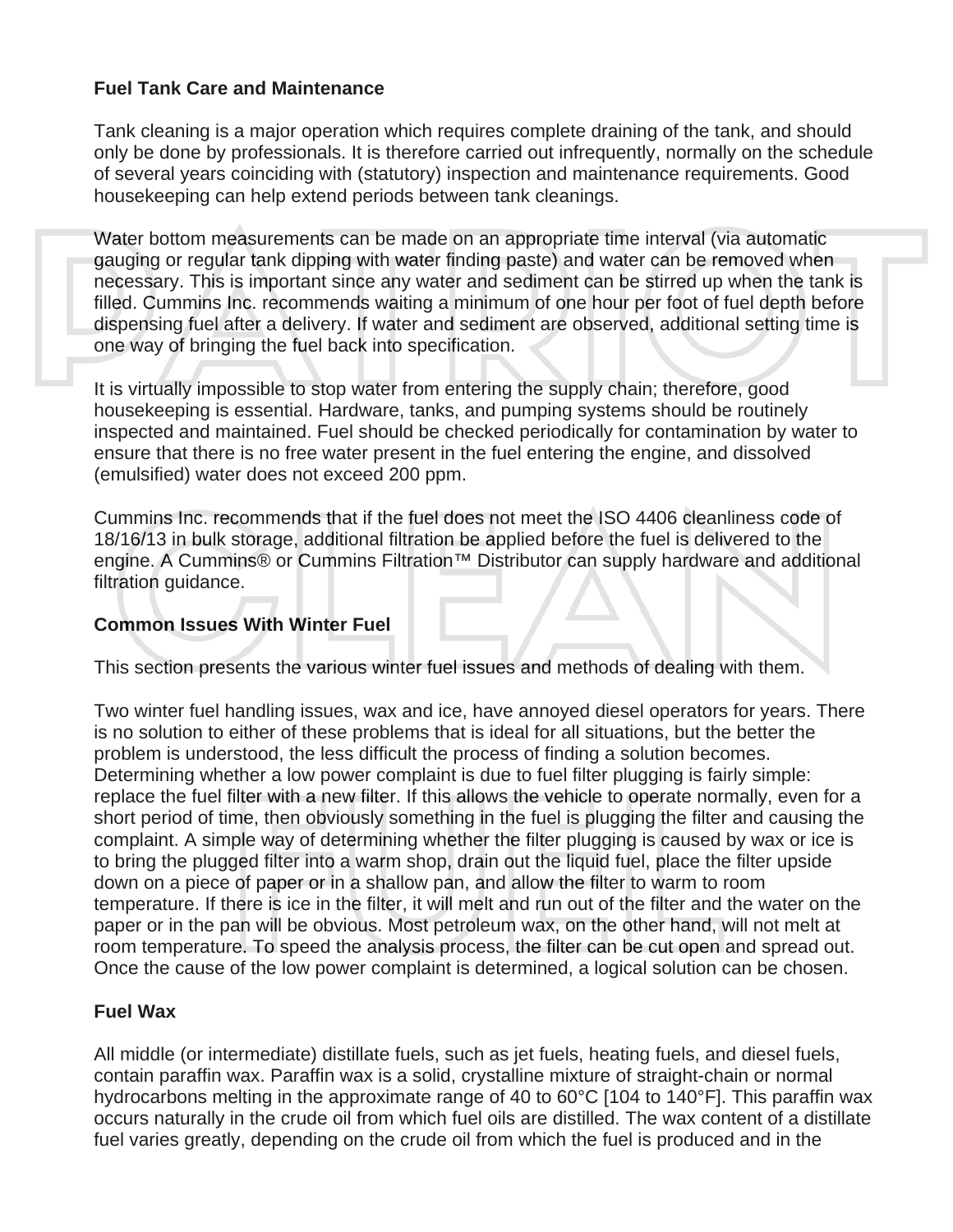processing of the fuel. Generally, higher boiling distillate fuels, such as U.S. Number 2-D diesel fuel, have a higher concentration of paraffin wax than lower boiling distillate fuels, such as jet fuel.

Because of the strong relationship between temperature and solubility of wax, wax separation is a problem in handling and using diesel fuel during cold weather. As fuel cools, a temperature is reached at which the soluble paraffin wax in the fuel begins to come out of solution (Cloud Point); any further cooling will cause wax to separate out of solution. The temperature at which a certain fuel will become saturated with wax and causes filter plugging problems is termed the Cold Filter Plugging Point (ASTM D6371). The temperature at which fuel will no longer flow is the Pour Point (ASTM D97). At the pour point, most of the fuel is still liquid, although it is very thick or viscous and trapped in a honeycomb-like network of wax crystals.

Since diesel powered equipment is frequently used at temperatures low enough to cause wax to separate, a number of techniques have been devised to prevent the wax from causing problems by plugging fuel screens, lines, filters, and so on, and preventing fuel flow to the engine. Vehicles designed to operate at very low temperatures have provisions for heated fuel tanks, insulated fuel lines, heated fuel filters and other mechanisms to warm the fuel so that the wax does not separate. These more elaborate systems are usually not practical in more temperate climates where they are needed only a few days a year.

# **Fuel Filters**

Fuel filters have already been discussed in detail in the Fuel Filters section of this bulletin. The only additional consideration in terms of common issues with winter fuels is that using a large filter or multiple filters in parallel will allow more fuel wax to be filtered before a power loss occurs. Also, relocating the fuel lines and filter out of the wind-stream and wheel splash and into the engine compartment near the engine block will help keep them warm.

# **Engine Idling**

# **CAUTION**

Do not idle the engine for excessively long periods of time with engine coolant temperature below the minimum specification found in the applicable engine Owner's Manual. This can result in fuel dilution of the lubricating oil, carbon build up in the cylinder, cylinder head valve sticking, and/or reduced performance.

# **Additives**

There are a number of fuel additives available which reduce the pour point and cold filter plugging point (CFPP) of diesel fuel. These are commonly referred to as pour point depressant additives, cold flow improver additives, wax crystal modifiers, or fluidity improver additives (and can be collectively termed "Winter Additives"). Certain additives can reduce the Pour Point by as much as 70°F and the CFPP by as much as 30°F. A survey of winter blend fuels by the Bureau of Mines (now a part of the Energy Research and Development Administration) revealed that a large percentage of the commercially marketed diesel fuels had been treated with a winter additive. Before purchasing such an additive to treat fuel, ask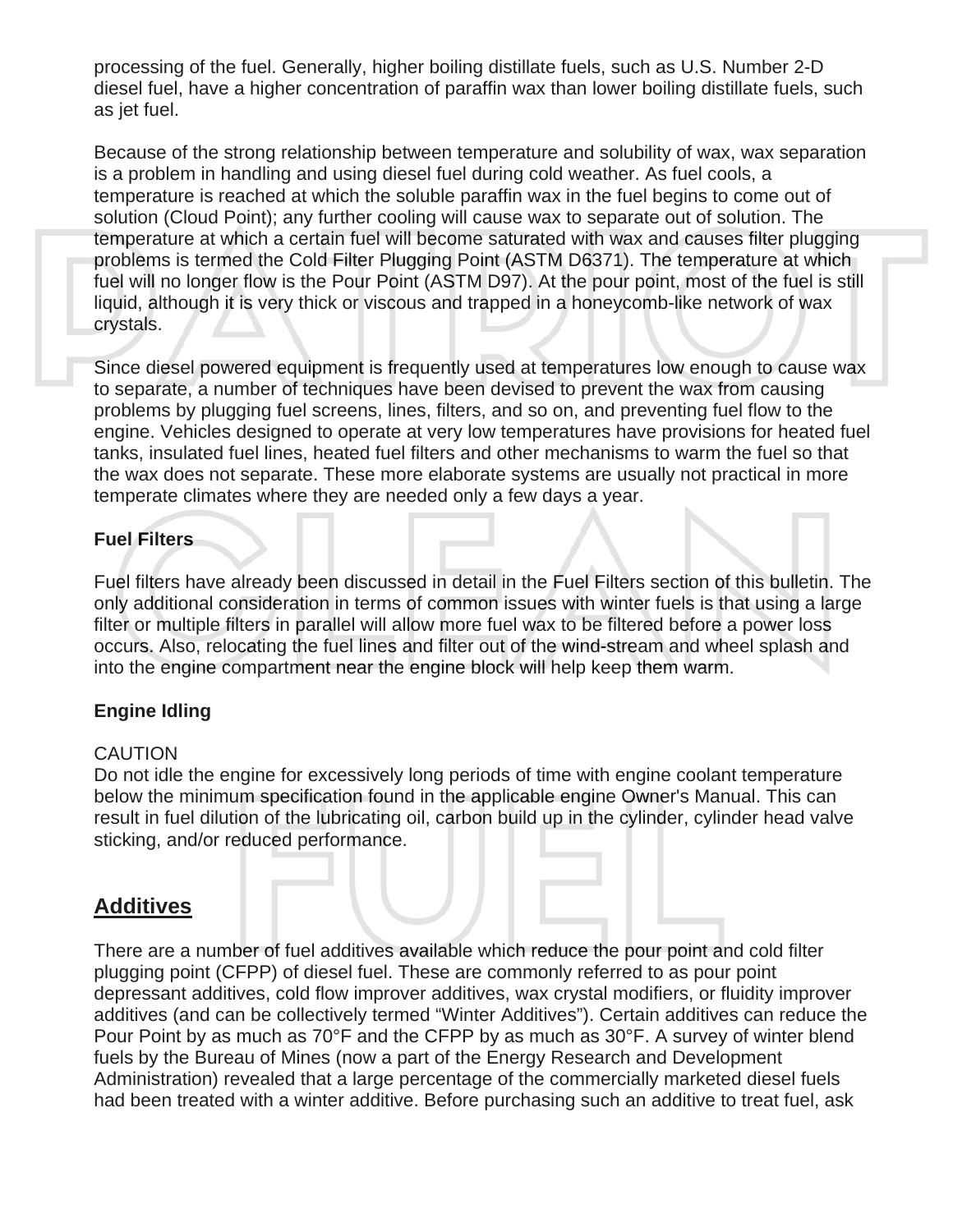the fuel supplier whether the fuel already contains a winter additive. Depending on the amount and type of additive already in the fuel, additional additives will or will not be necessary.

These additives alter the size and shape of wax crystals, allowing pumping of fuel at lower temperatures. Although certain additives can be very effective, they are not a cure all. Their performance varies depending on the paraffin type and content of the fuel treated. Severe weather applications can require fuel warmers in addition to additives. Although other additives are available that can provide some benefits, Cummins Filtration<sup>™'</sup>s Fleet-tech<sup>™</sup> Winter Conditioner and Turbo Diesel All Season Fuel Additives are the only fuel additives recommended by Cummins Inc. to help prevent filter gelling in cold weather applications.

#### **Fuel Warmers**

Warming diesel fuel just prior to filtration is an excellent method of preventing fuel filter plugging. If cold fuel is warmed sufficiently, the wax crystals will dissolve in the fuel. The dissolving requires warming to a temperature of approximately 11 to 22°C [20 to 40°F] above the fuel's cold filter plugging point.

In order for a fuel warmer to reliably prevent fuel filter plugging due to wax, it must be capable of supplying enough heat to the fuel at the maximum fuel flow ( not just fuel consumption) rate to raise the fuel temperature from the lowest expected fuel temperature (probably the lowest expected ambient temperature) to 11 to 22°C [20 to 40°F] above the fuel's cold filter plugging point. There are four different fuel warmers presently offered by Cummins Filtration<sup>™</sup> to raise the temperature of the inlet fuel.

Fuel Filter Heater - The Cummins Filtration™ Positive Temperature Coefficient (PTC) fuel filter heats the fuel before the fuel flows into the fuel filter. The heater is installed on the fuel filter head. Most complaints of fuel waxing occur in the fuel filter. The heater uses ceramic discs that sense the fuel temperature and heats the fuel to a temperature just above the cloud point. The PTC heater is self-regulating. Depending on battery voltage, the heaters use from 6 to 25 amps at maximum output. When no heat is required, the heater uses less than 0.5 amp. The heater can be left on during engine operation or it can be turned off with the cab switch. The heater reaches full heating capacity in about two minutes. The PTC heater kit is available (see Table 5).

#### *Table 5: Fuel Filter Heaters*

Watts Cummins Filtration™ Part Number 300 3836029-S



A Cummins Filtration™ kit, Part Number 3837317-S, adapts the heater to most fuel filter heads with 1 in-14 threads. Use to the following fuel filter list to identify fuel filter heads with 1 in-14 threads. The heater adds about one inch in height to the fuel filter head assembly.

Fuel Filter List with 1 in -14 Threads FF-104 FF-213 FF-105 FF-105C FS-1242(B) FS-1001 FS-1000 FS-1212 FF-105D FS-1003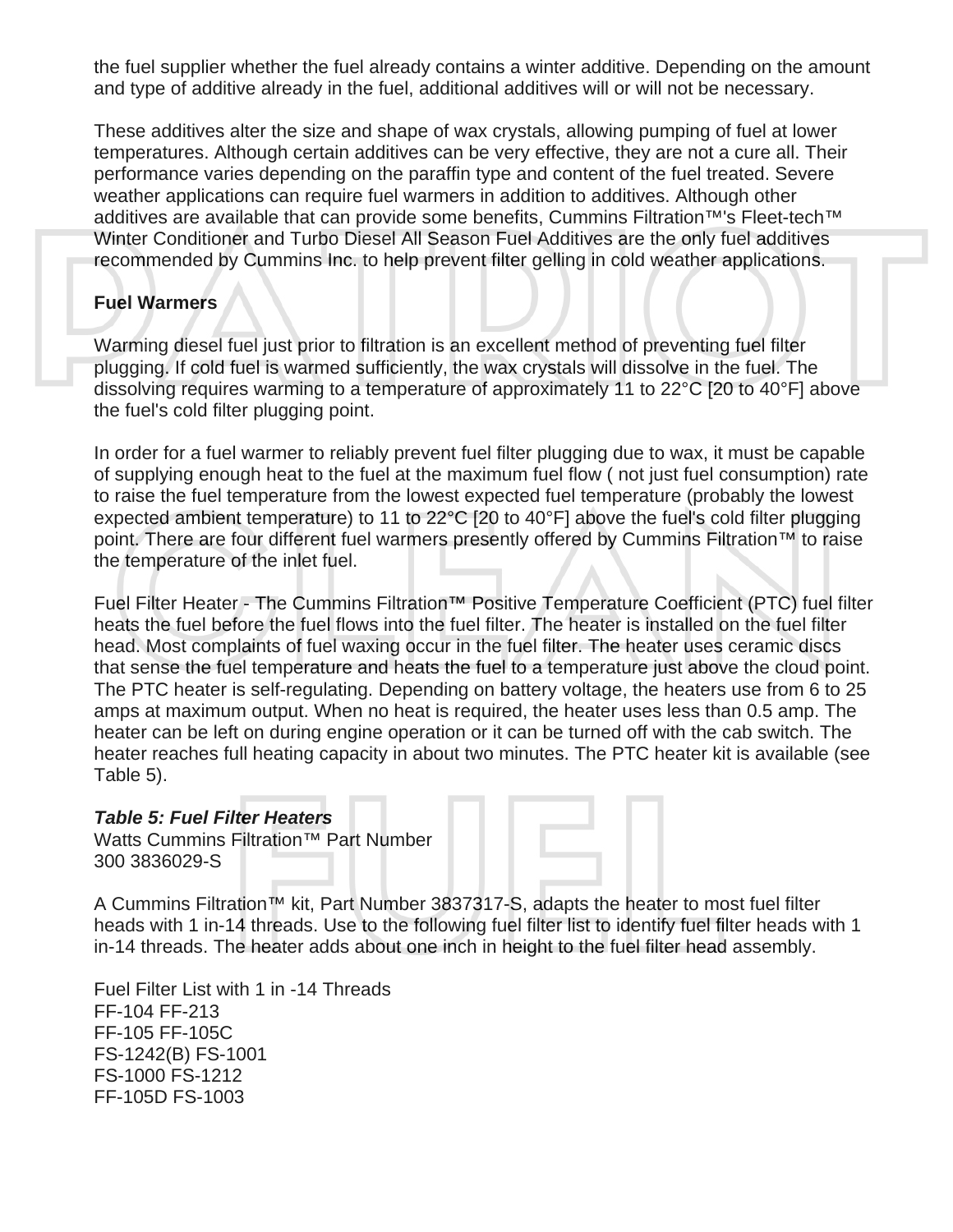Thermo-Blend™ - The Cummins Filtration™ Thermo Blend fuel warmer recirculates warm deaerated drain fuel from the engine to the filter and injection system, rather than allowing it to return to the tank. A 10 to 15 minute engine-running warm up period is usually necessary to provide successful operation. A built-in thermostat automatically bypasses fuel at 43°C [109°F]. Part Number 3310200 must be used for all Midrange and Heavy Duty diesel engines. Part Number 3308750 must be used for all heavy duty off-highway equipment (such as 12 and 16 cylinder engines).

Thermo Blend FM, Part Number 3310630 - The Cummins Filtration™ Thermo Blend FM fuel warmer combines the return fuel heating principle with a special filter head. When used with Cummins® Part Number 3315843 (Cummins Filtration™ Part Number FS-1212) fuel-water separator, it provides fuel dewaxing, water removal, and filtration. A built-in thermostat automatically bypasses fuel at 21°C [70°F]. When using fuel warmers, do not overheat the fuel. The maximum fuel temperature at the inlet to the fuel pump is 70°C [158°F]. Alterations of heating devices must be reversible, or have some means to turn them off during warm weather operation. The fuel tank is heated by the injector return (drain) fuel from the engine. On typical installations, the cooling effect of the tank maintains fuel temperatures at an acceptable level.

On some installations, such as acoustically enclosed units, little cooling of the tank occurs because of the design. On these installations, a fuel oil cooler can be used to limit the temperature of the fuel at the fuel pump inlet to 70°C [158°F] or less.

Depending on the particular engine model involved, the engine horsepower will begin to decrease slightly above fuel inlet temperatures of 46°C [115°F]. The percent of power loss is not as great on Cummins® engines with the PT<sup>™</sup> and HPI fuel system (less than 1 percent per 5°C [9°F]), due to the inherent viscosity compensating characteristics (see Power Loss section in this bulletin). Operation above 70°C [158°F] is not recommended due to the loss of the lubricating quality of the fuel with resultant wear to the fuel system components which depend on fuel for lubrication. A fuel warmer will not help if the fuel is below the pour point and can not be pumped to the warmer; therefore, in extremely cold conditions, fuel can be treated with light distillate fuel or treated with a pour point depressant to reduce the pour point, or it can be necessary to heat the fuel to allow it to flow.

When using fuel warmers that use engine coolant as a source of heat, some form of coolant heating during shutoff will allow the heater to become effective much more quickly after startup. These fuel warmers must also be checked for leaks. Since the fuel warmer is on the suction side of the fuel pump and the cooling system is pressurized, any small leak will allow coolant to enter the fuel system.

# **Other Considerations**

Wax in the fuel will deposit in any restriction or sharp bend in the fuel plumbing system. If fuel starvation occurs during cold-weather operation and plugged fuel filters are not found, look for plugging of tank pick-up screens, sharp bends in the fuel lines, fittings, and so forth.

# **Water Contamination**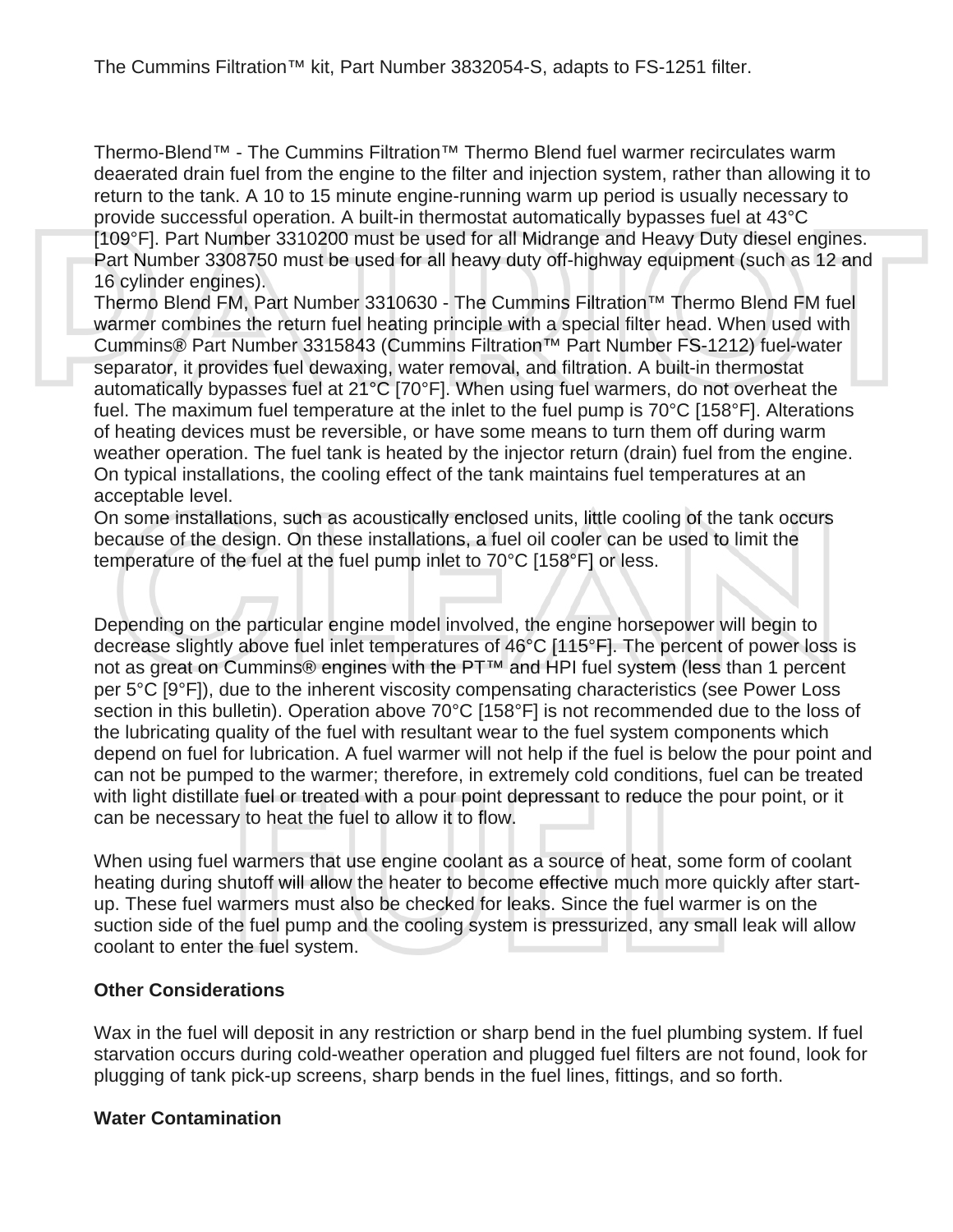Free water (non-dissolved) in the fuel can freeze at low temperatures and the resulting ice crystals can plug fuel filters, causing fuel starvation. Care must be taken to keep fuel storage tanks dry. Tanks can be "stuck" often with water detecting paste (usually obtainable from fuel suppliers) to be sure they are dry. If water is detected, it must be pumped out.

Keeping bulk fuel storage tanks dry has already been mentioned; however, if this is a persistent issue, a dryer (fuel-water separator) can be installed on the bulk fuel dispensing system.

Condensation in the vehicle fuel tank(s) occurs when the air in the fuel tank(s) cools down during a shutdown period. This moisture can be reduced by filling the vehicle fuel tank before engine shutdown to reduce the air space above the fuel.

Dissolved water comes out of solution as fuel cools. As fuel cools from 4 to -29°C, [39 to - 20°F] the solubility of water in the fuel reduces 70 percent. Therefore, fuel pumped from a relatively warm underground tank into a vehicle which sits overnight in sub-zero temperatures can cause some free water to separate. However, this source of free water is almost negligible, because even at high temperatures fuel will dissolve very little water (0.1 masspercent at 71°C) [160°F]).

Cummins Filtration™ Winter Conditioner Base and Turbocharger Diesel All Season Fuel Additives are the only additives recommended by Cummins Inc. for this application.

NOTE: More cold weather engine operation recommendations are in Service Bulletin Number 3379009 and in the engine operation and maintenance manual. Microbial Contamination of Fuel

#### WARNING

Although most of the microbes that will live in fuel tanks are common organisms to which humans are constantly exposed, contact with microbes or fungi from a fuel tank must be avoided. When a fuel system is contaminated and cleaning is necessary, workers must be protected. Remember that the fungi produce reproductive spores and when dry these can easily become airborne, so breathing protection must be provided or the microorganisms must be kept wet. Dispose of the water and sludge removed from fuel tanks properly. Never place these materials in sanitary sewer system since they can kill bacteria used in sewage treatment. Never place them in storm sewers or surface water streams since they can kill fish and other aquatic animals.

#### WARNING

The most common problem associated with exposure to these microbes is dermatitis which in some people can be quite serious. Any exposed skin must be thoroughly washed with warm, soapy water.

#### WARNING

Avoid eating, drinking and smoking while working with these microbes. Any ingestion of the microbes or exposure to broken skin must be considered serious. It is recommended that if this happens the worker be taken to a doctor, along with a sample of the microbes.

#### WARNING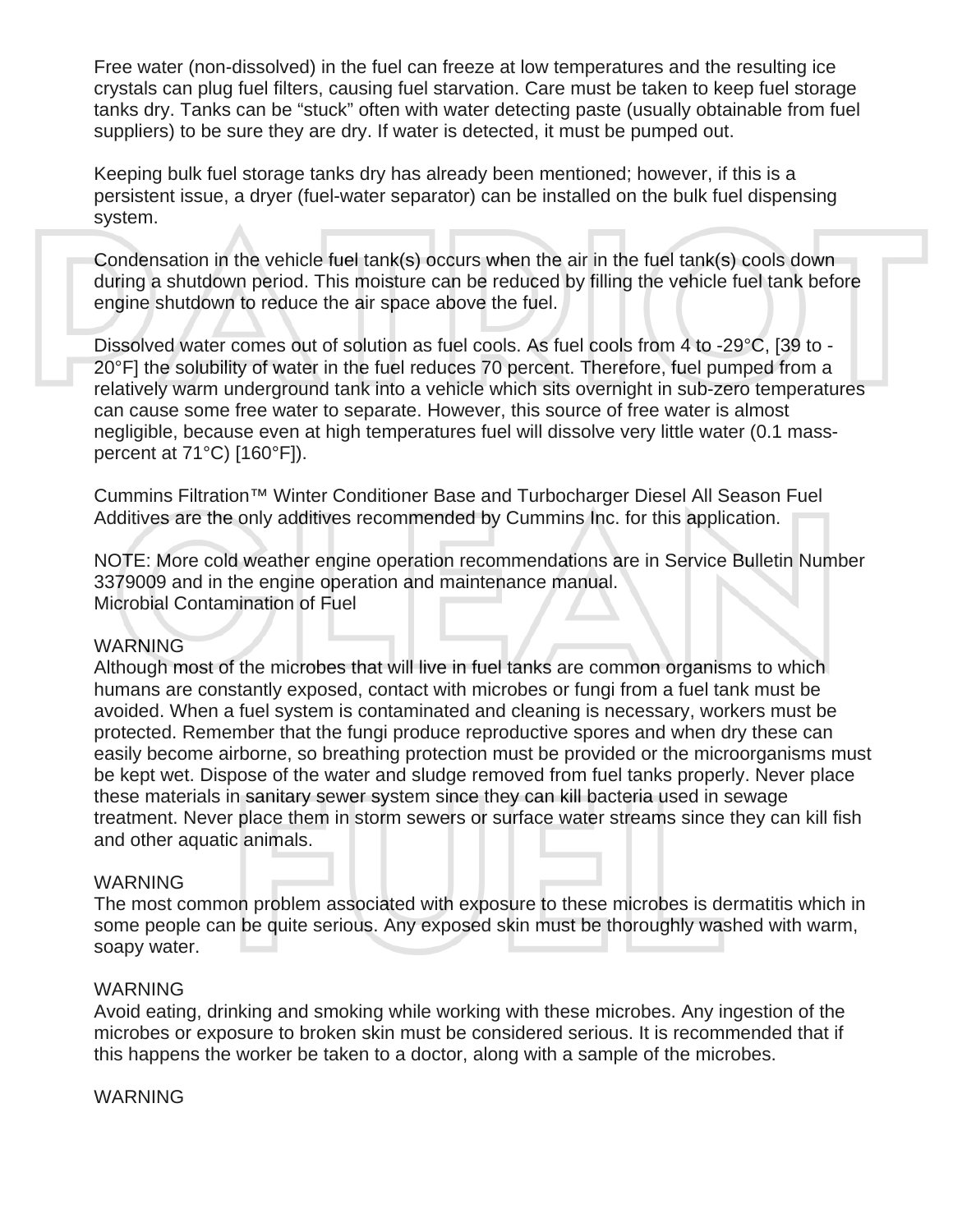Biocides are generally only mildly toxic to humans and animals but must still be handled carefully. In cases of ingestion or contact with the eye, follow manufacturer's recommendations. Seek medical attention.

# **This section covers the recognition of and solutions to microbial contamination of diesel fuel.**

To protect against fuel shortages, many users have been storing fuel and. As a result, the frequency of microbial contamination has increased. Microbial contamination of fuel, though not a new concern, is more common in metalworking industries which use water- soluble oils as cutting fluids or in long-term storage of hydrocarbon fuels, rather than in diesel fleet operations. All hydrocarbon fuels are essentially sterilized by the high temperatures encountered in the refining process; however, they can become contaminated soon after leaving the refinery by micro-organisms. These micro-organisms, primarily bacteria and fungi, exist rather harmlessly in moisture-free fuel, passing through fuel systems without having any negative effects.

However, in the presence of water, these micro-organisms begin to grow and reproduce. The rate of growth depends on how well the environment suits the particular micro-organism's needs.

The growth of a large colony of micro-organisms in a fuel system can cause several issues. The first and usually most obvious is fuel filter plugging with a greenish-black or brown slime, frequently accompanied by a foul odor. This slimy, string-like colony can also plug sharp bends in fuel lines, fuel meters and other restrictions. The second issue these microorganisms can cause is corrosion due to the acid by-products some of them produce. It is also possible, if the micro-organisms pass through the fuel filter, that they will form deposits and cause damage in the fuel pump and injectors.

Some indicators of microbial contamination are:

Slime deposits on tank walls, piping, or other surfaces which are exposed to fuel. These deposits are usually greenish-black or brown and are slick to the touch.

Black or brown "stringy" material suspended in tank water bottoms.

Swelling or blistering of any rubber surface (washers, hoses, connectors, and so forth) that comes in contact with fuel.

Sludge or slime deposits on filter surfaces.

Foul odor resembling that of rotten eggs (hydrogen sulfide).

A more conclusive approach is to routinely check the fuel by means of one of the several available test kits which are listed below. These can detect micro-organisms long before there is any visible evidence of contamination.

The following list shows test kits of which we are aware. Listing of a kit can not be construed as a recommendation or approval; and, the fact that a kit is not listed only means we are unaware of it. Cummins Inc. has not tested any of these kits, but has only reviewed the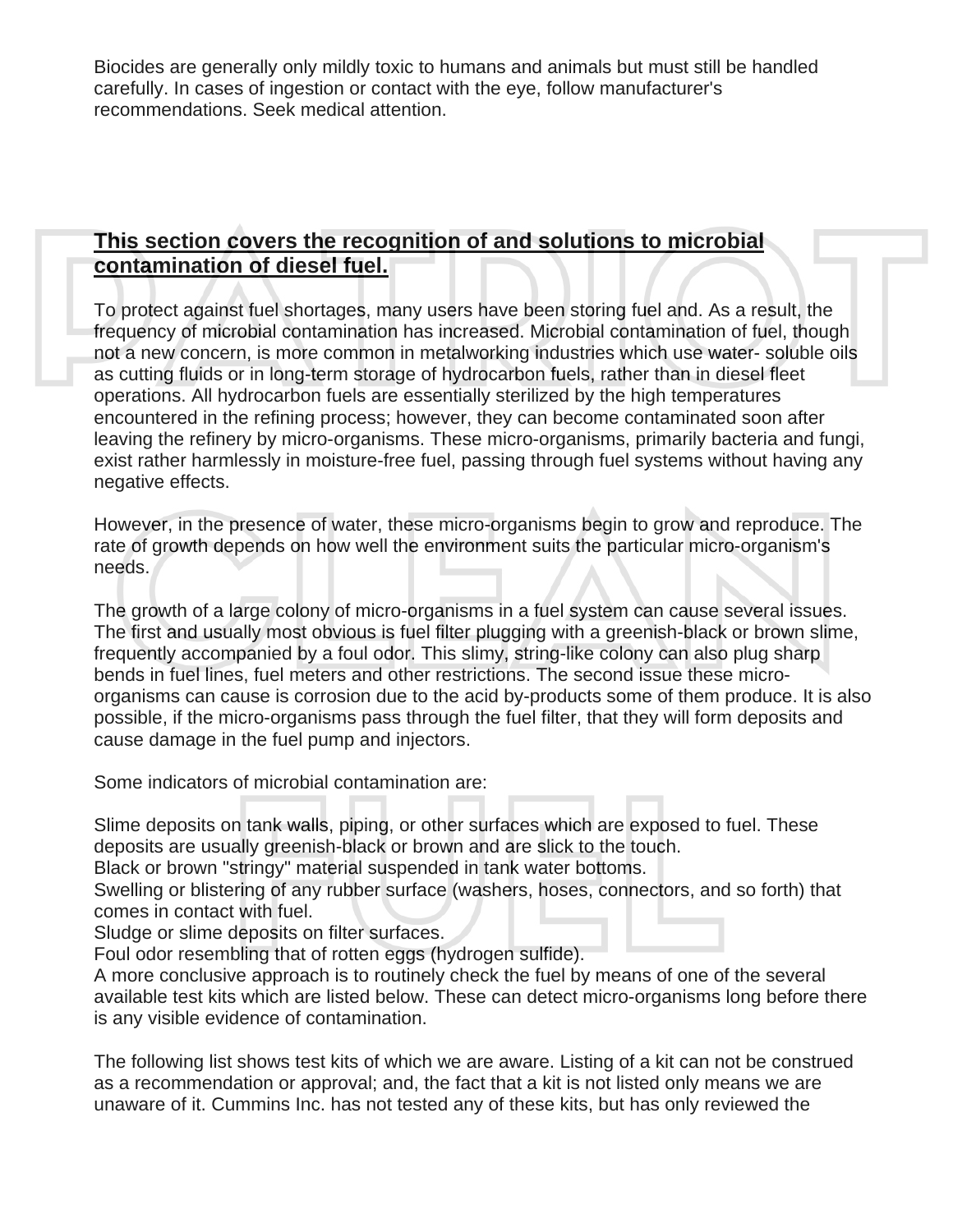manufacturer's literature. Users must evaluate the kits available to them and select one based on their own judgment.

Total Count Sampler, Catalog Number MTOO 000 25 for package of 25, from Millipore Corporation, Bedford, MA 01730, 1-800-645-5476. The Total Count Sampler contains a nutrient media specifically designed to encourage bacterial growth; however, many fungi will grow on it. Millipore recommends incubation at 35°C [95°F] for 24 hours; however, they can be incubated at room temperature for 36 to 48 hours. If the results on the Total Count Sampler are low and is still suspected, re-sample using Millipore's Yeast and Mold Sampler (Catalog Number MYOO 000 25 for package of 25). This sampler contains a nutrient media which suppresses the growth of most bacteria, but is rich in nutrients for fungi. For best results, use both samplers each time water bottoms are tested. These Millipore samplers are probably the most sensitive of those listed, and in fact, can lead one to overtreat a fuel system. Millipore samplers are also available from Millipore in Australia, Belgium, Brazil, Canada, Denmark, England, Finland, France, Italy, Japan, Mexico, Norway, Spain, Sweden, Switzerland, and West Germany. Inquiries from other countries can be directed to Millipore lntertech, Inc., P.O. Box 255, Bedford, MA 01730 U.S.A.

Microbe Monitor Test Kit (From Air BP) British Petroleum Cleveland-Hopkins International Airport Cleveland, OH 44135 1-800-533-2340. One sample per kit. Incubates at room temperature.

When it has been established that microbial contamination is present and action must be taken, there are several approaches. The most obvious solution is prevention. Most of the bacteria and fungi involved are soil organisms which can become airborne or waterborne. Prevention of the entrance of micro-organisms is not possible because these organisms can enter the fuel through many different routes.

Growth of these micro-organisms can be prevented. Since all metabolic processes of an organism are conducted in water, denying the microorganism access to water will prevent growth, thus preventing the development of large, troublesome colonies. Therefore, the first and most important step in prevention is to keep fuel systems dry. Keeping a fuel system entirely dry is impossible. In cases where microbial contamination is a recurring issue, a microbicide can be used to chemically treat the fuel or the water.

There are three general classes of biocides: water-soluble, fuel-soluble, and universally soluble. Fuel-soluble biocides are best suited for treating fuels which are to pass through several storage steps in the distribution process. A fuel-soluble biocide injected into the fuel early in the distribution system is carried with the fuel through the entire downstream system, effectively sterilizing the fuel until usage. Fuel-soluble biocides are easier to add to the fuel system since the exact amount needed to treat a volume of fuel is easily determined and they have a low toxicity to human and other life forms. The obvious disadvantage to fuel-soluble biocides is cost; each batch of new fuel added to the system must be treated since the biocide is consumed as the fuel is consumed.

Water-soluble biocides are more economical for use in treating one step in a fuel distribution system, such as the end-user's storage tank. The water-soluble biocides, since they are insoluble in fuel, stay where they are placed until the water bottoms are pumped from the tank; therefore, the total amount of biocide purchased is less. There are a number of disadvantages to water soluble biocides. Since no biocide is carried downstream by the fuel, each successive tank in the system must be individually treated. There is some difficulty in determining how much biocide to place in a tank since that depends on how much water is in the tank. The biocide can not be thoroughly mixed with the water in the bottom of a tank. Water-soluble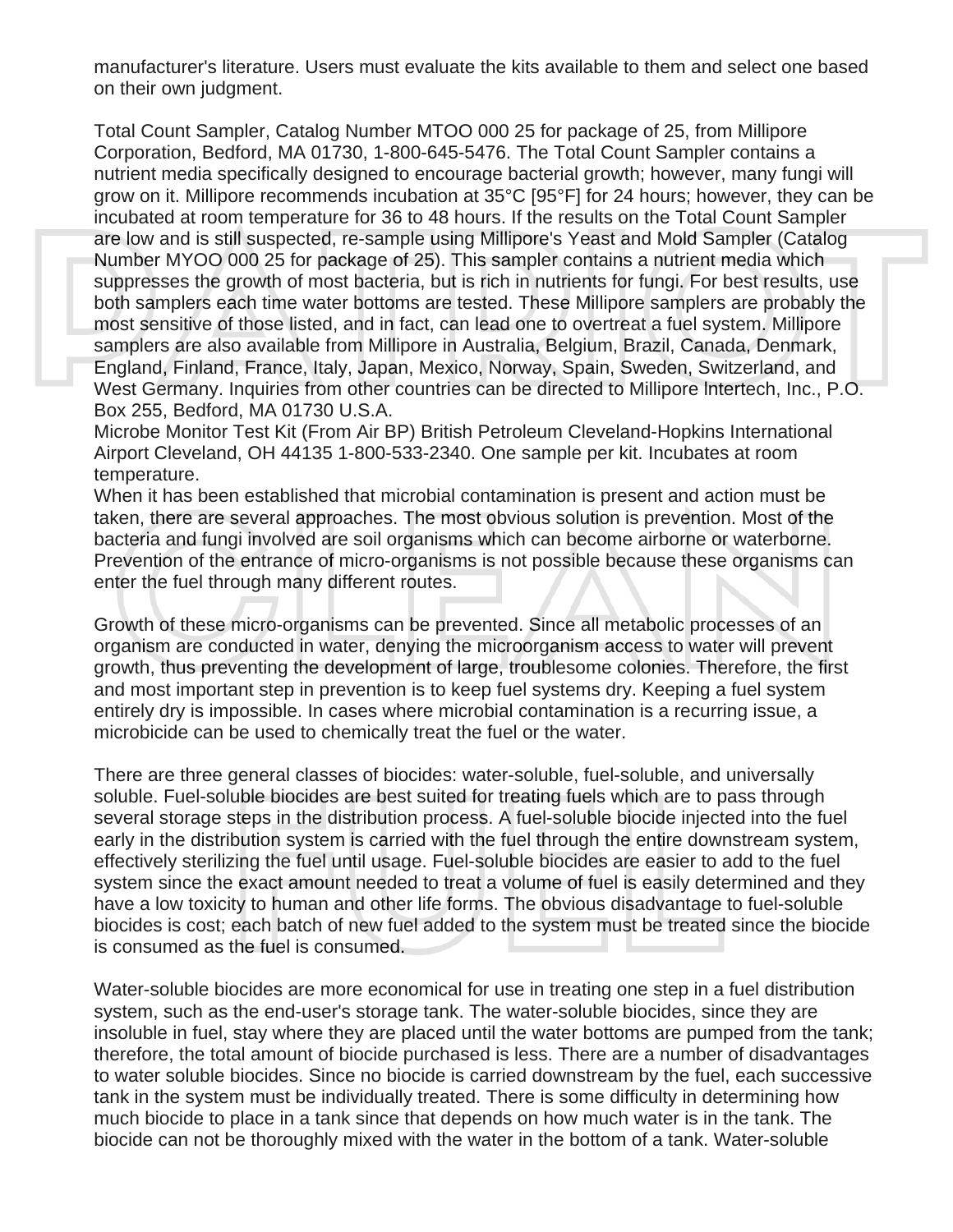biocides are much more easily taken in by humans and other life forms: and therefore, must be disposed of properly when water bottoms are pumped from a tank. Water bottoms containing a water-soluble biocide must not be placed in a sanitary sewer system because the biocide can destroy the bacteria used by sewage treatment plants. These water bottoms must be treated as an acidic, industrial oily waste.

Universally soluble biocides are soluble in both water and diesel fuel. They allow you to treat the entire downstream system. However, each subsequent load of fuel does not need to be treated. The biocide will remain in any water that has collected at the bottom of the storage tank and continue to inhibit microbial growth. With certain types of biocides, the interval between treatments can be as long as six months. Like water-soluble biocides, universally soluble biocides are more easily taken up by humans and other forms of life. They also tend to be more expensive than the other types of biocides.

Treating a fuel tank that is infested with a large population of micro-organisms will kill the micro-organisms, but it will not eliminate the filter plugging they can be causing. The water and sludge containing the micro-organisms must be removed from the fuel systems. First, clean the fuel system thoroughly. Next, a fuel-soluble or universally-soluble biocide must be added to the next few batches of fuel to kill any remaining micro-organisms. Finally, the addition of a water-soluble or universally-soluble biocide can be continued for at least several months to be sure the micro-organisms are all dead. If microbial contamination is a recurring issue, it is recommended that use of the water-soluble or universally-soluble biocide be continued permanently, since this will be the most cost effective solution to the problem. This can be done by determining the amount of water that accumulates in tank bottoms between pump outs and adding about double or triple the amount of water-soluble biocide recommended to treat that volume of water. For example: you normally pump out approximately 379 liters [100 gallons] of water bottoms. In this case, after pumping the bottoms, immediately add to the fuel tank two or three times the amount of biocide normally used to treat 37

# **Fuel Discoloration (Black Fuel)**

In some Cummins® engines, normal operation can cause the diesel fuel in the engine and fuel tank to appear dark or black in color. Discoloration of the fuel can be caused by either: engine lubricating oil mixing with the fuel during operation, the formation of asphaltenes, or the degradation of fuel from storage.

# **Mixing of engine lubricating oil**

In some fuel systems, engine lubricating oil and diesel fuel are used in close proximity to each other for lubricating and sealing purposes. This interface is a function of fuel pump and/or injector design. Under certain operating conditions, a small amount of lubricating oil can mix with the diesel fuel and be returned to the tank, causing the fuel to appear dark in color. It takes a very small amount of lubricating oil (less than 0.1 percent) to cause the fuel to become visibly darkened. This small amount of oil in the fuel will have no adverse affects on engine performance, durability, reliability, or emission levels.

# **Asphaltene formation**

This phenomenon is common for fuel systems that operate at very high fuel pressures and temperatures. The high temperature fuel that is not injected into a combustion cylinder is returned to the fuel tank. As the fuel is recirculated and exposed to the same high pressures